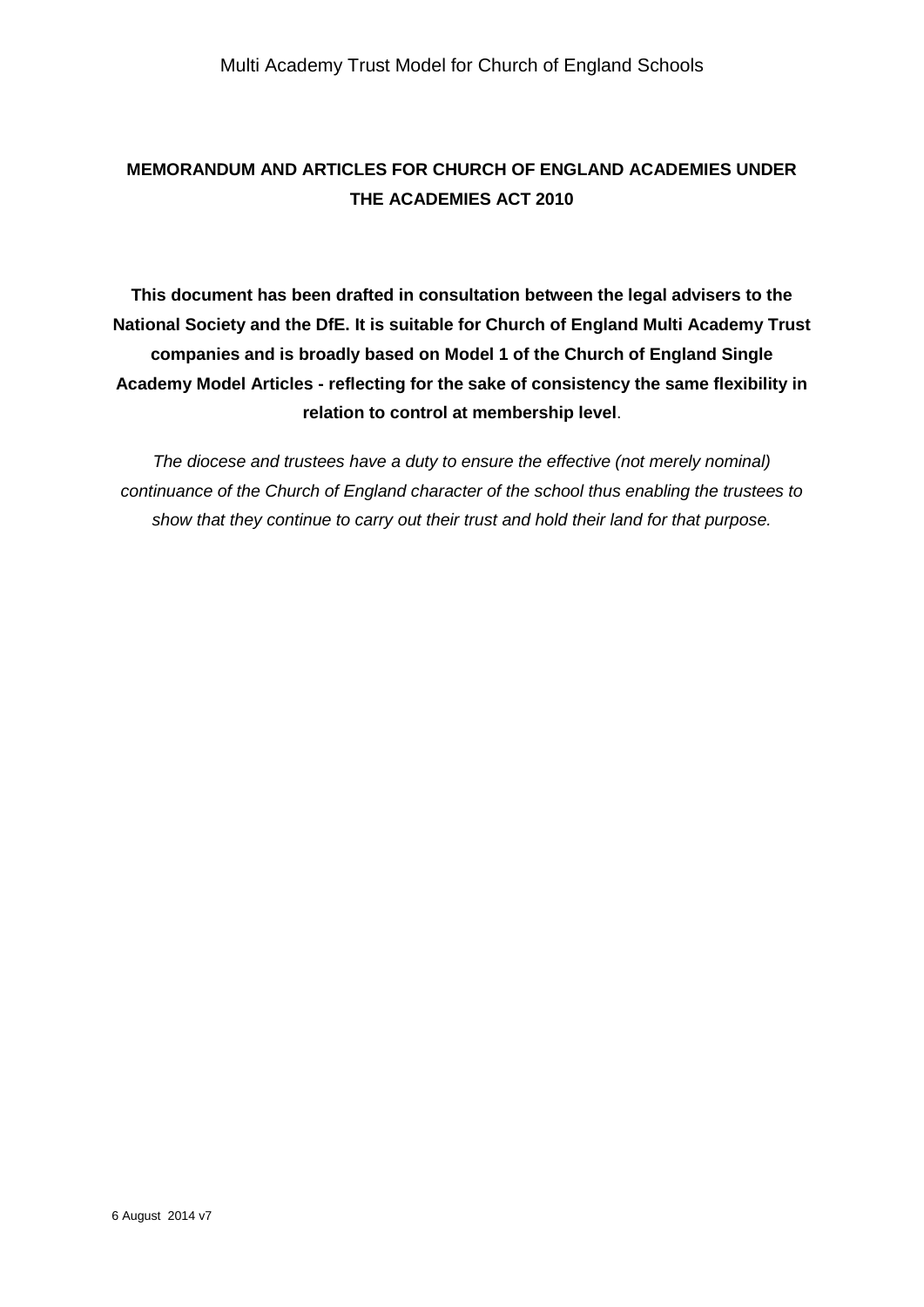# **THE COMPANIES ACT 2006**

 $\overline{\phantom{a}}$ 

# **A COMPANY LIMITED BY GUARANTEE**

# **ARTICLES OF ASSOCIATION**

**OF**

# **SS Simon and Jude Church of England Academy Trust**

**COMPANY NUMBER: 8240918**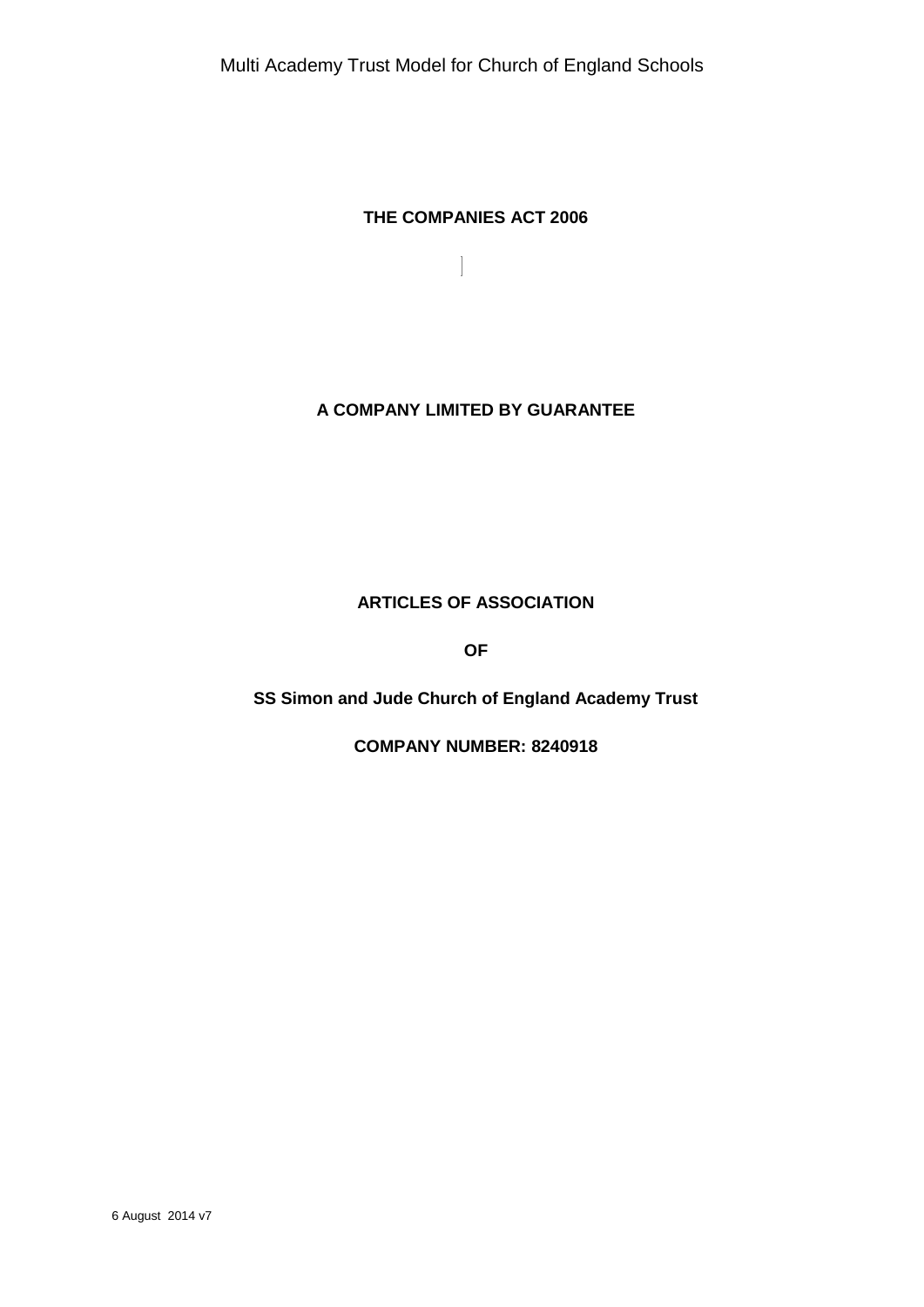### **THE COMPANIES ACT 2006**

### **COMPANY LIMITED BY GUARANTEE**

### **ARTICLES OF ASSOCIATION**

#### **OF**

### **SS Simon and Jude Church of England Academy Trust**

#### **INTERPRETATION**

- 1. In these Articles:-
	- (a) "the Academies" means all the schools referred to in Article 4 and established by the Company (and "Academy" shall mean any one of those schools);
	- (b) "Academy Director" means anyone appointed as such by the Directors pursuant to Article 51;
	- (c) "Academy Financial Year" means the academic year from  $1<sup>st</sup>$  of September to  $31<sup>st</sup>$ of August of the following year;
	- (d) "Archdeacon" means the Archdeacon of the Archdeaconry of Bolton or any successor archdeaconry
	- (e) "the Articles" means these Articles of Association of the Company;
	- (f) "Chief Inspector" means Her Majesty's Chief Inspector of Education, Children's Services and Skills or his successor;
	- (g) "clear days" in relation to the period of a notice means the period excluding the day when the notice is given or deemed to be given and the day on which it is given or on which it is to take effect;
	- (h) "Clerk" means the clerk to the Directors or any other person appointed to perform the duties of the clerk to the Directors, including a joint, assistant or deputy clerk;
	- (i) "the Company" means, save as otherwise defined at Article 6.9, the company intended to be regulated by these Articles and referred to in Article 2;
	- (j) "Diocese" means the Church of England diocese in which the academies are situated;
	- (k) "Diocesan Board of Education" means that body constituted under the Diocesan Boards of Education Measure 1991 for the Diocese and any successor body;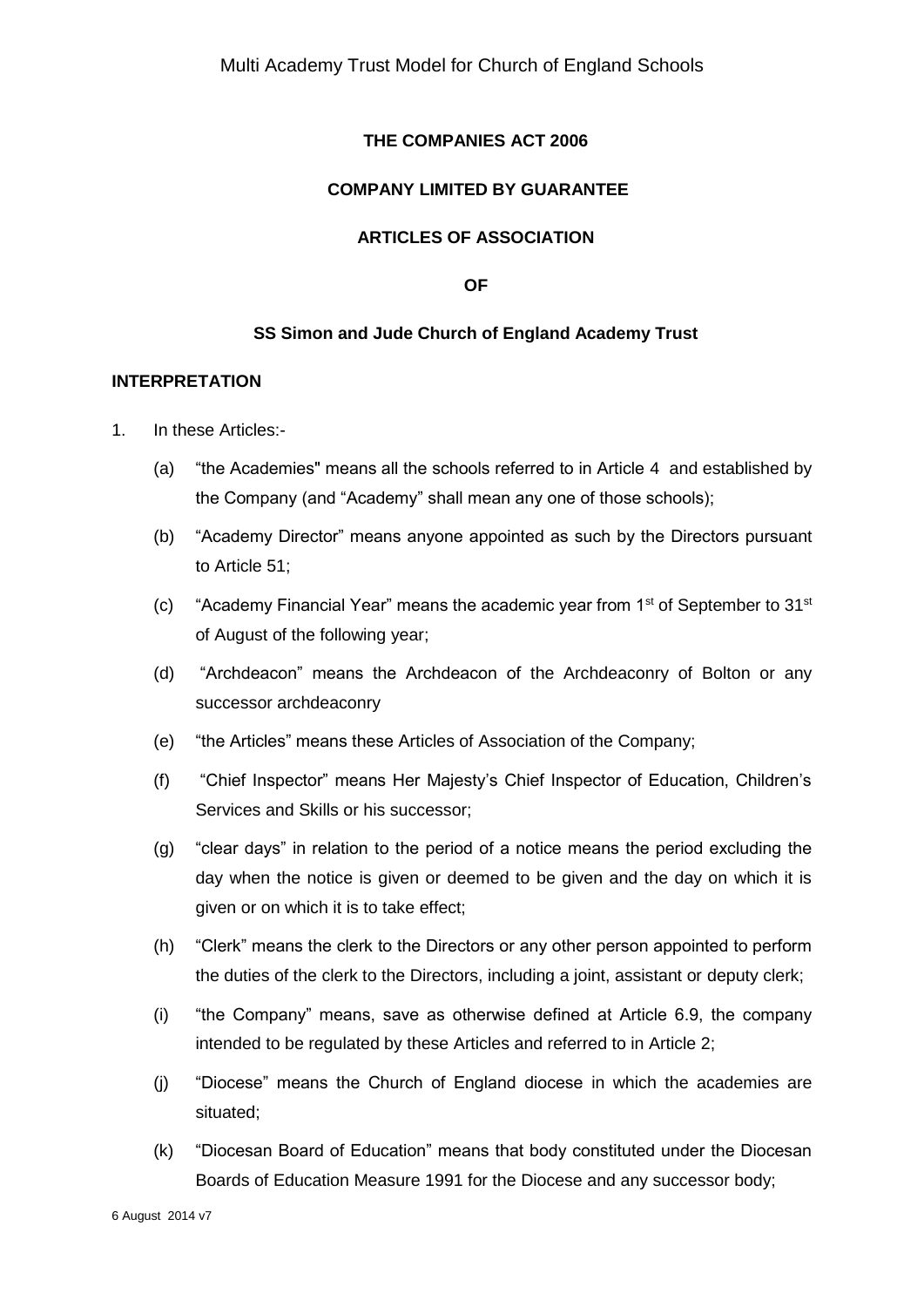- (l) "Diocesan Board of Finance" means the Diocesan Board of Finance for the Diocese;
- (m) "the Directors" means, save as otherwise defined at Article 6.9, the directors of the Company (and "Director" means any one of those directors);
- (n) "Executive Principal" means such person as may be appointed by the Directors as the Executive Principal of the Company;
- (o) "Financial Expert" means an individual, company or firm who is authorised to give investment advice under the Financial Services and Markets Act 2000;
- (p) "Foundation Directors" means those Directors appointed under Article 50;
- (q) "Foundation Members" means those persons holding office or appointed further to Article 12(b)
- (r) " Incumbent " means ex officio the incumbent of the benefice of Seven Saints New Bury with Great Lever and any successor benefice or in a vacancy in the benefice or unwillingness of the Incumbent to act such person as may be appointed by the Archdeacon to act in place of the Incumbent
	- (s) "the LAs" means all the local authorities covering the areas in which the Academies are situated (and "the LA" shall mean any one of these local authorities);
	- (t) "Local Authority Associated Persons" means any person associated with any local authority within the meaning given in section 69 of the Local Government and Housing Act 1989;
	- (u) "Local Governing Bodies" means the committees appointed pursuant to Articles 100-102 and 104 (and "Local Governing Body" means any one of these committees);
	- (v) "Member" means a member of the Company and someone who as such is bound by the undertaking contained in Article 8;
	- (w) "the Memorandum" means the Memorandum of Association of the Company;
	- (x) "Office" means the registered office of the Company;
	- (y) "Parent Directors" means the Directors elected or appointed pursuant to Articles 53 – 56 inclusive;
	- (z) "Parish" means the ecclesiastical parish of Seven Saints New Bury with Great Lever and any successor Church of England parish;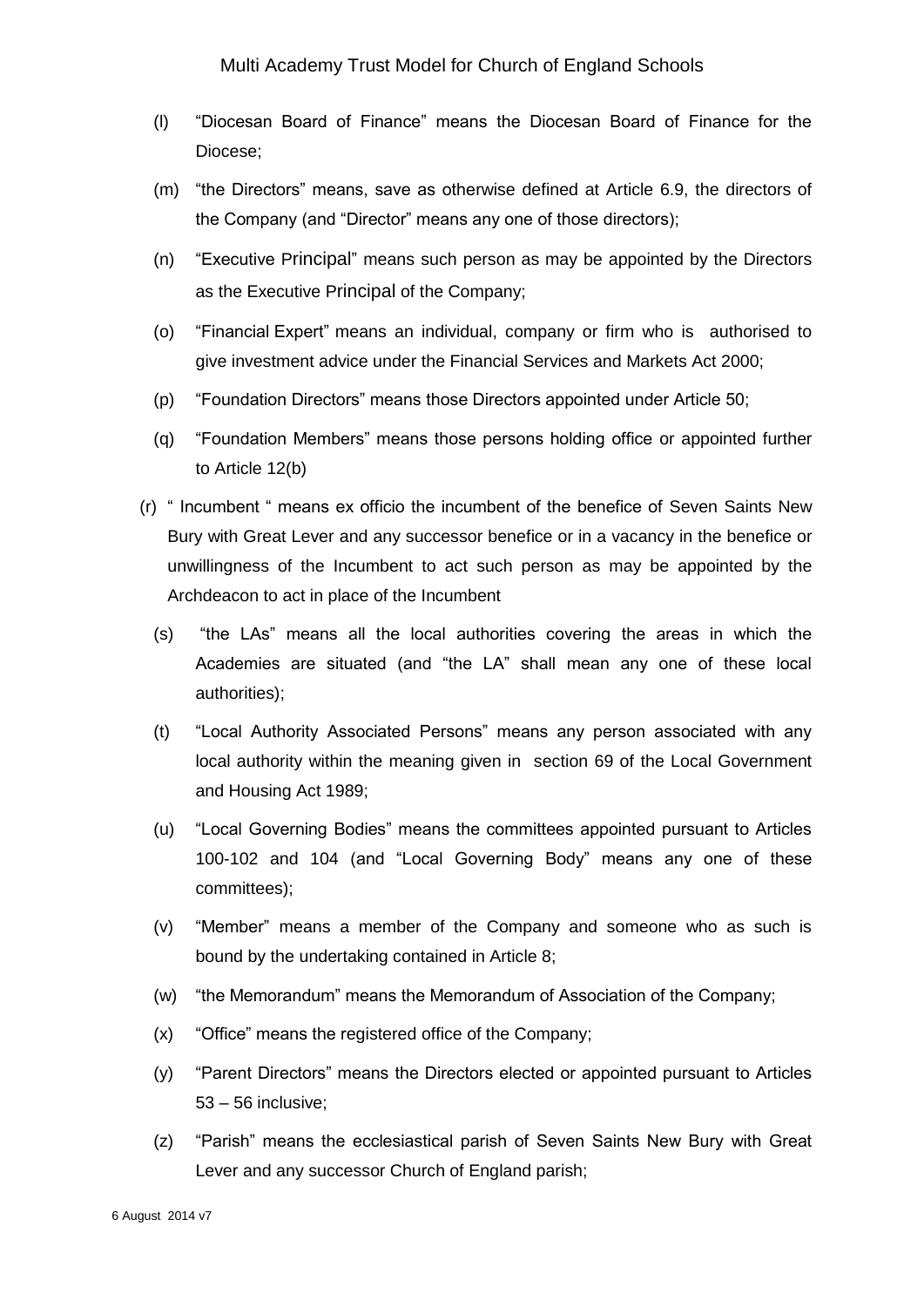- (aa) "Principals" means the head teachers of the Academies (and "Principal" means any one of these head teachers);
- (bb) "Principal Regulator" means the body or person appointed as the Principal Regulator under the Charities Act 2011;
- (cc) "Relevant Funding Agreements" means the agreement or agreements entered into by the Company and the Secretary of State under section 1 of the Academies Act 2010 for the establishment of each Academy, including any variation or supplemental agreements thereof;
- (dd) "Scheme of Delegation" means an instrument by the Directors delegating such powers and responsibilities of the Directors as may be appropriate for them to delegate to the Local Governing Bodies consistently with the Object;
- (ee) "the seal" means the common seal of the Company if it has one;
- (ff) "Secretary of State" means the Secretary of State for Education or successor;
- (gg) "Teacher" means a person employed under a contract of employment or a contract for services or otherwise engaged to provide his services as a teacher at one or more Academies;
- (hh) "Trustees" means those trustees holding the schools' sites and providing them to the Academy Trust for use and occupation by the Academies;
- (ii) "the United Kingdom" means Great Britain and Northern Ireland;
- (jj) words importing the masculine gender only shall include the feminine gender. Words importing the singular number shall include the plural number, and vice versa;
- (kk) subject as aforesaid, words or expressions contained in these Articles shall, unless the context requires otherwise, bear the same meaning as in the Companies Act 2006, as appropriate;
- (ll) any reference to a statute or statutory provision or measure shall include any statute or statutory provision or measure which replaces or supersedes such statute or statutory provision or measure including any modification or amendment thereto.
- 2. The Company's name is SS Simon and Jude Church of England Academy Trust (and in this document it is called "**the Company**").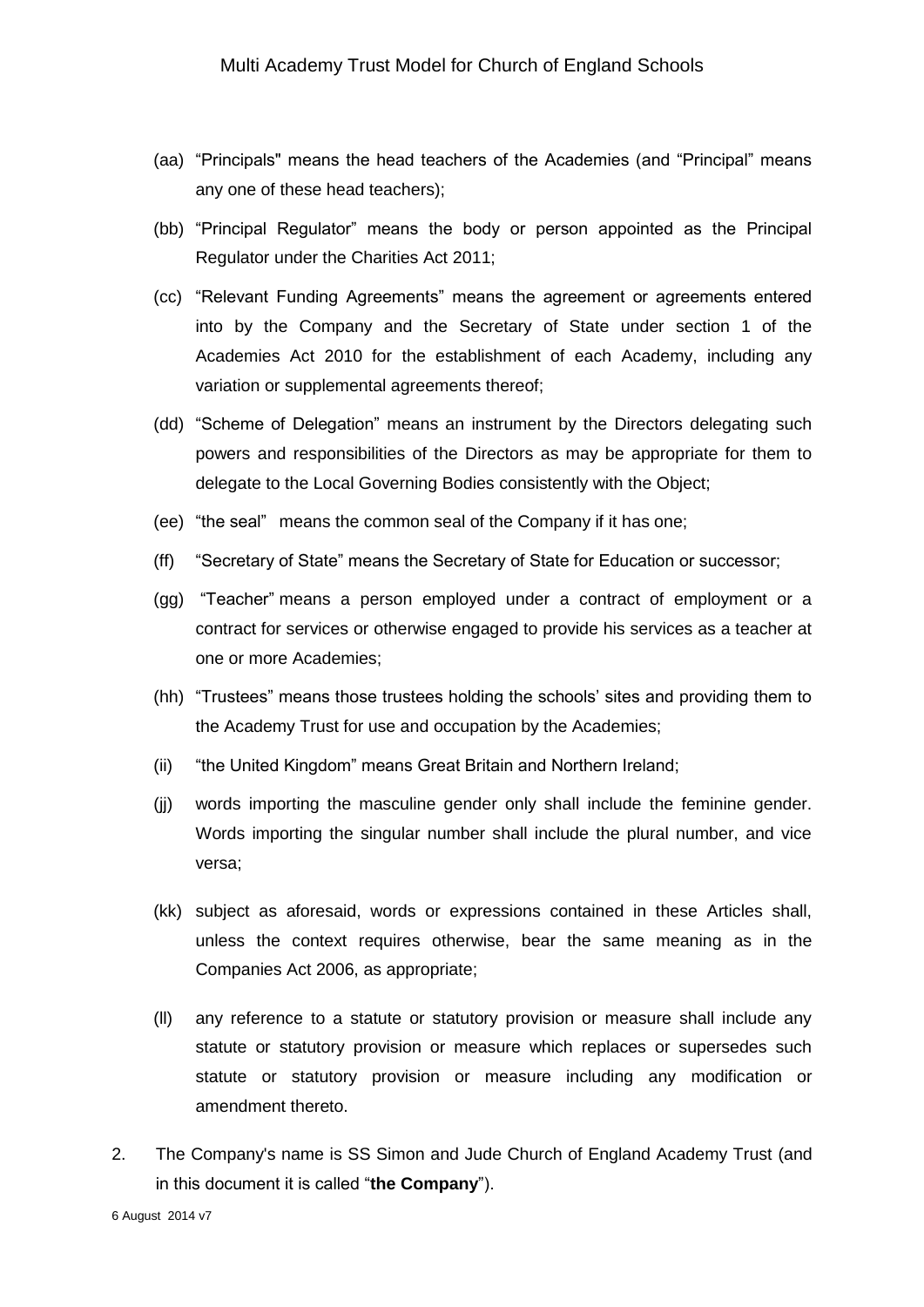3. The Company's registered office is to be situated in England and Wales.

#### **OBJECT**

4. The Company's object ("**the Object**") is specifically restricted to the following:

to advance for the public benefit education in the United Kingdom, in particular but without prejudice to the generality of the foregoing by establishing, maintaining, carrying on, managing and developing Academies which shall offer a broad and balanced curriculum and which shall include:

- (i) Church of England schools designated as such which shall be conducted in accordance with the principles, practices and tenets of the Church of England both generally and in particular in relation to arranging for religious education and daily acts of worship, and having regard to any advice issued by the Diocesan Board of Education; and
- (ii) other Academies whether with or without a designated religious character; but in relation to each of the Academies to recognise and support their individual ethos, whether or not designated Church of England.
- 5. In furtherance of the Object but not further or otherwise the Company may exercise the following powers:
	- (a) to draw, make, accept, endorse, discount, execute and issue promissory notes, bills, cheques and other instruments, and to operate bank accounts in the name of the Company;
	- (b) to raise funds and to invite and receive contributions provided that in raising funds the Company shall not undertake any substantial permanent trading activities and shall conform to any relevant statutory regulations;
	- (c) (subject to such further consents as may be required by law or as may be required from the Trustees as landlords/licensors where this is the case) to acquire, alter, improve and charge or otherwise dispose of property;
	- (d) subject to Article 6 below to employ such staff, as are necessary for the proper pursuit of the Object (including the maintenance of an effective Church of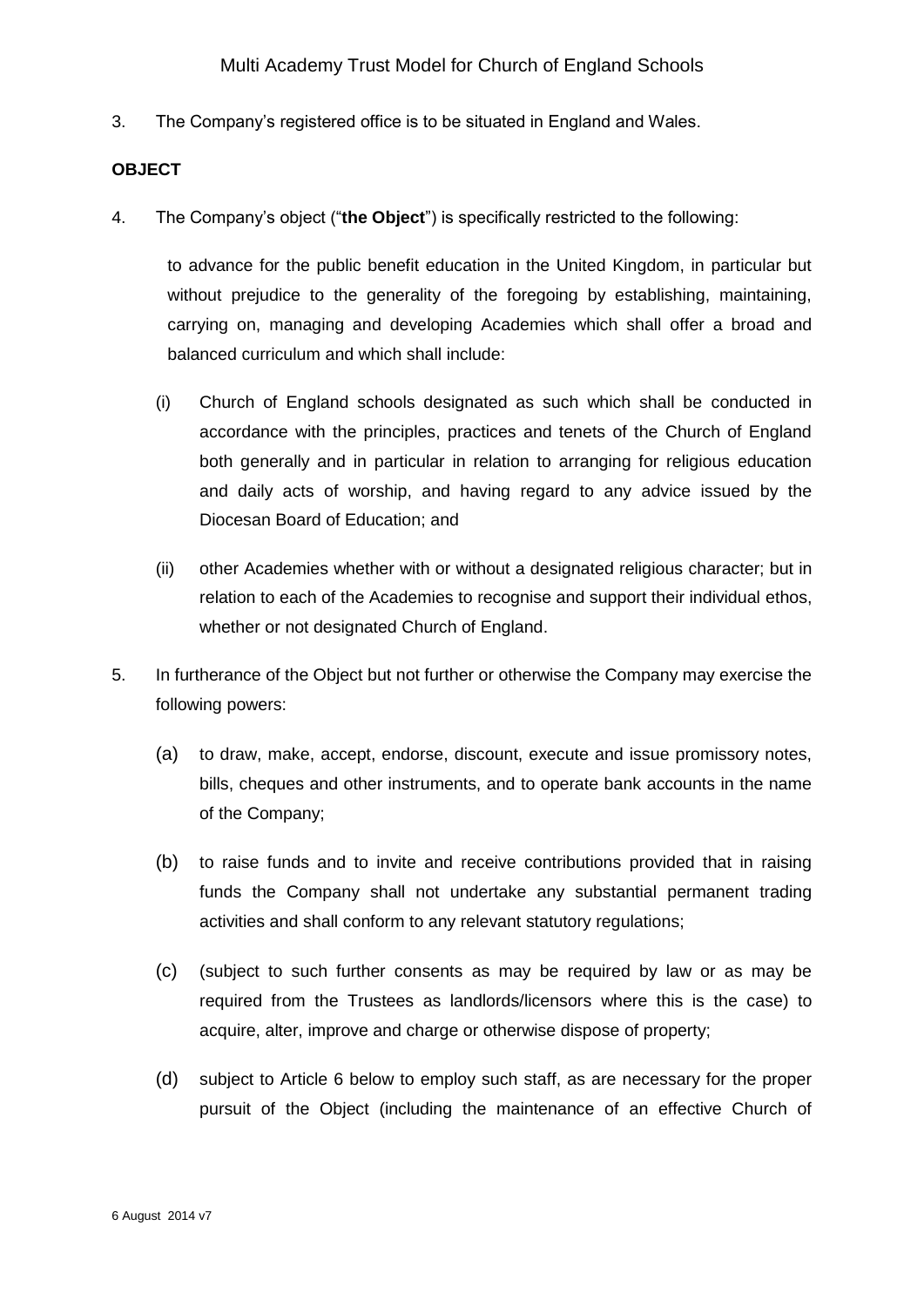England ethos in relation to Academies falling within Article  $4(i)$ <sup>1</sup>) and to make all reasonable and necessary provision for the payments of pensions and superannuation to staff and their dependants;

- (e) to establish or support, whether financially or otherwise, any charitable trusts, associations or institutions formed for all or any of the Object;
- (f) to co-operate with other charities, other independent schools, schools maintained by a local authority, 16-19 Academies, alternative provision Academies, institutions within the further education sector, voluntary bodies and statutory authorities operating in furtherance of the Object and to exchange information and advice with them;
- (g) to pay out of funds of the Company the costs, charges and expenses of and incidental to the formation and registration of the Company;
- (h) to establish, maintain, carry on, manage and develop the Academies at locations to be determined by the Directors;
- (i) to offer scholarships, exhibitions, prizes and awards to pupils and former pupils, and otherwise to encourage and assist pupils and former pupils;
- (j) to provide educational facilities and services to students of all ages and the wider community for the public benefit;
- (k) to carry out research into the development and application of new techniques in education and to their approach to curriculum development and delivery and to publish the results of such research, and to develop means of benefiting from application of the experience of industry, commerce, other schools and the voluntary sector to the education of pupils in academies;
- (l) subject to such consents as may be required from the Trustees or otherwise required by law and/or by any contract entered into by or on behalf of the Company, to borrow and raise money for the furtherance of the Object in such manner and on such security as the Company may think fit;
- (m) to deposit or invest any funds of the Company not immediately required for the furtherance of its object (but to invest only after obtaining such advice from a

1

<sup>&</sup>lt;sup>1</sup> Where the "community use" Object  $4(b)$  has been added amend this to read "Article  $4(a)(i)$ ".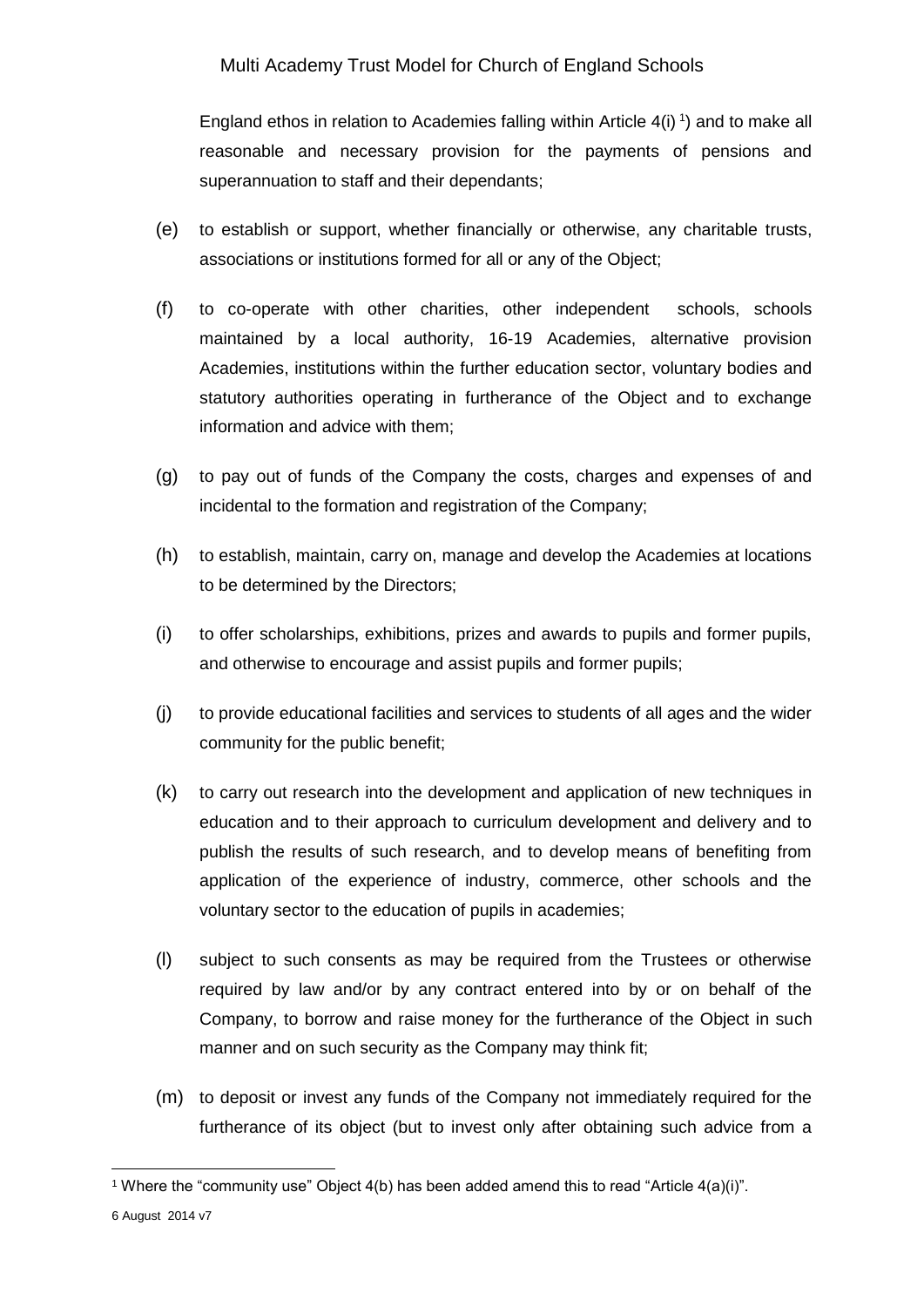financial expert as the Directors consider necessary and having regard to the suitability of investments and the need for diversification);

- (n) to delegate the management of investments to a financial expert, but only on terms that:
	- (i) the investment policy is set down in writing for the financial expert by the Directors;
	- (ii) every transaction is reported promptly to the Directors;
	- (iii) the performance of the investments is reviewed regularly with the Directors;
	- (iv) the Directors are entitled to cancel the delegation arrangement at any time;
	- (v) the investment policy and the delegation arrangement are reviewed at least once a year;
	- (vi) all payments due to the financial expert are on a scale or at a level which is agreed in advance and are notified promptly to the Directors on receipt; and
	- (vii) the financial expert must not do anything outside the powers of the Directors;
- (o) to arrange for investments or other property of the Company to be held in the name of a nominee company acting under the control of the Directors or of a financial expert acting under their instructions, and to pay any reasonable fee required;
- (p) to provide indemnity insurance to Directors and the members of any Local Governing Body (to the extent necessary) in accordance with, and subject to the conditions of section 232 to 235 of the Companies Act 2006, section 189 of the Charities Act 2011 or any other provision of law applicable to charitable companies and any such indemnity is limited accordingly;
- (q) to establish subsidiary companies to carry on any trade or business for the purpose of raising funds for the Company;
- (r) to do all such other lawful things as are necessary for or are incidental to or conducive to the achievement of the Object and appropriate to the religious character of the Academy.

6 August 2014 v7 6.1 The income and property of the Company shall be applied solely towards the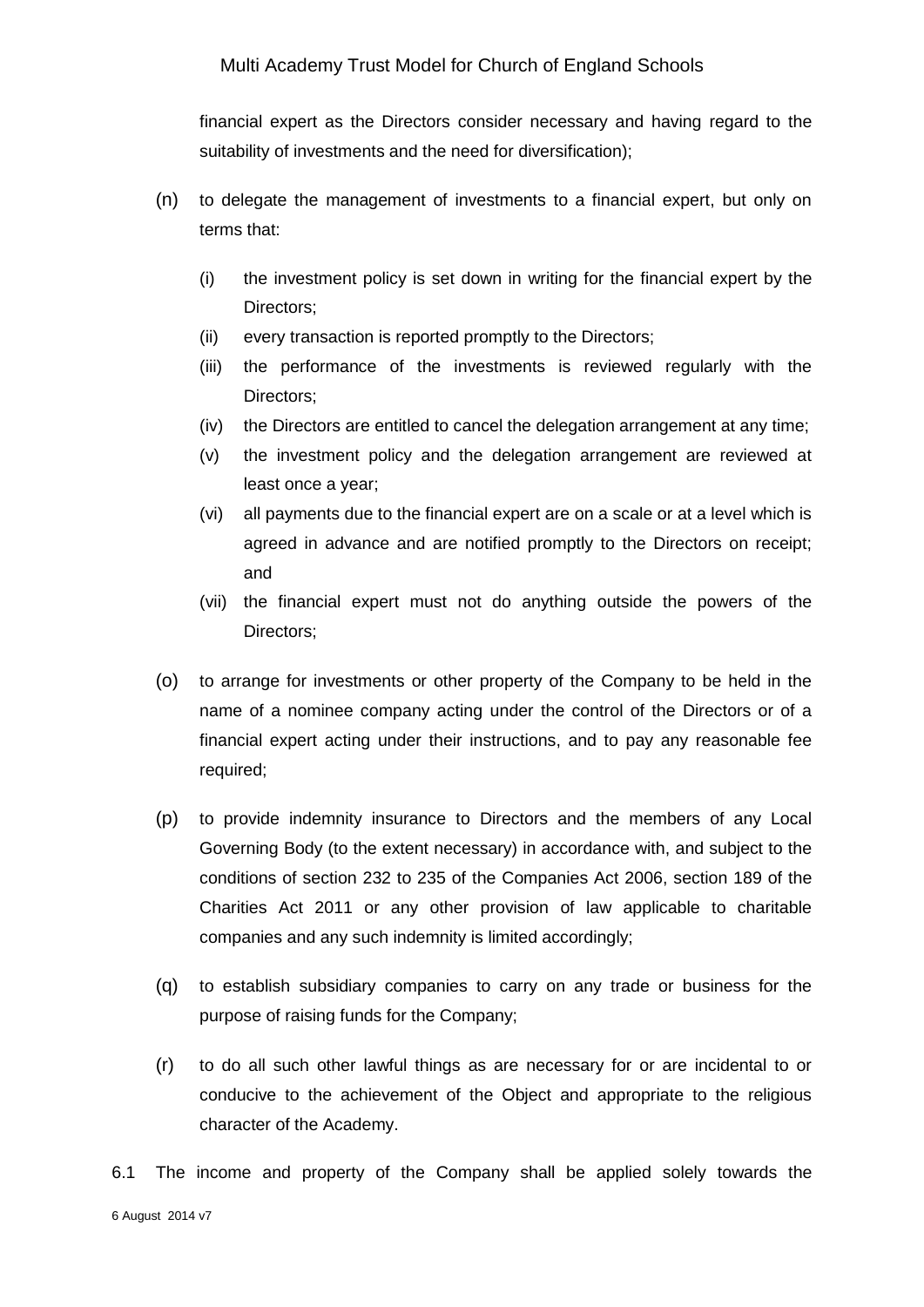promotion of the Object.

- 6.2 None of the income or property of the Company may be paid or transferred directly or indirectly by way of dividend bonus or otherwise by way of profit to any member of the Company. Nonetheless a Member of the Company who is not also a Director may:
	- (a) benefit as a beneficiary of the Company;
	- (b) be paid reasonable and proper remuneration for any goods or services supplied to the Company;
	- (c) be paid rent for premises let by the Member of the Company if the amount of the rent and other terms of the letting are reasonable and proper; and
	- (d) be paid interest on money lent to the Company at a reasonable and proper rate, such rate not to exceed 2 per cent per annum below the base lending rate of a UK clearing bank selected by the Directors, or 0.5%, whichever is the higher.
- 6.3 A Director may benefit from any indemnity insurance purchased at the Company's expense to cover the liability of the Directors which by virtue of any rule of law would otherwise attach to them in respect of any negligence, default or breach of trust or breach of duty of which they may be guilty in relation to the Company: provided that any such insurance shall not extend to:
	- (i) any claim arising from any act or omission which Directors knew to be a breach of trust or breach of duty or which was committed by the Directors in reckless disregard to whether it was a breach of trust or breach of duty or not; and,
	- (ii) provided also that any such insurance shall not extend to the costs of any unsuccessful defence to a criminal prosecution brought against the Directors in their capacity as directors of the Company.

Further, this Article does not authorise a Director to benefit from any indemnity insurance that would be rendered void by any provision of the Companies Act 2006, the Charities Act 2011 or any other provision of law.

6.4 A company, which has shares listed on a recognised stock exchange and of which any one Director holds no more than 1% of the issued capital of that company, may receive fees, remuneration or other benefit in money or money's worth from the Company.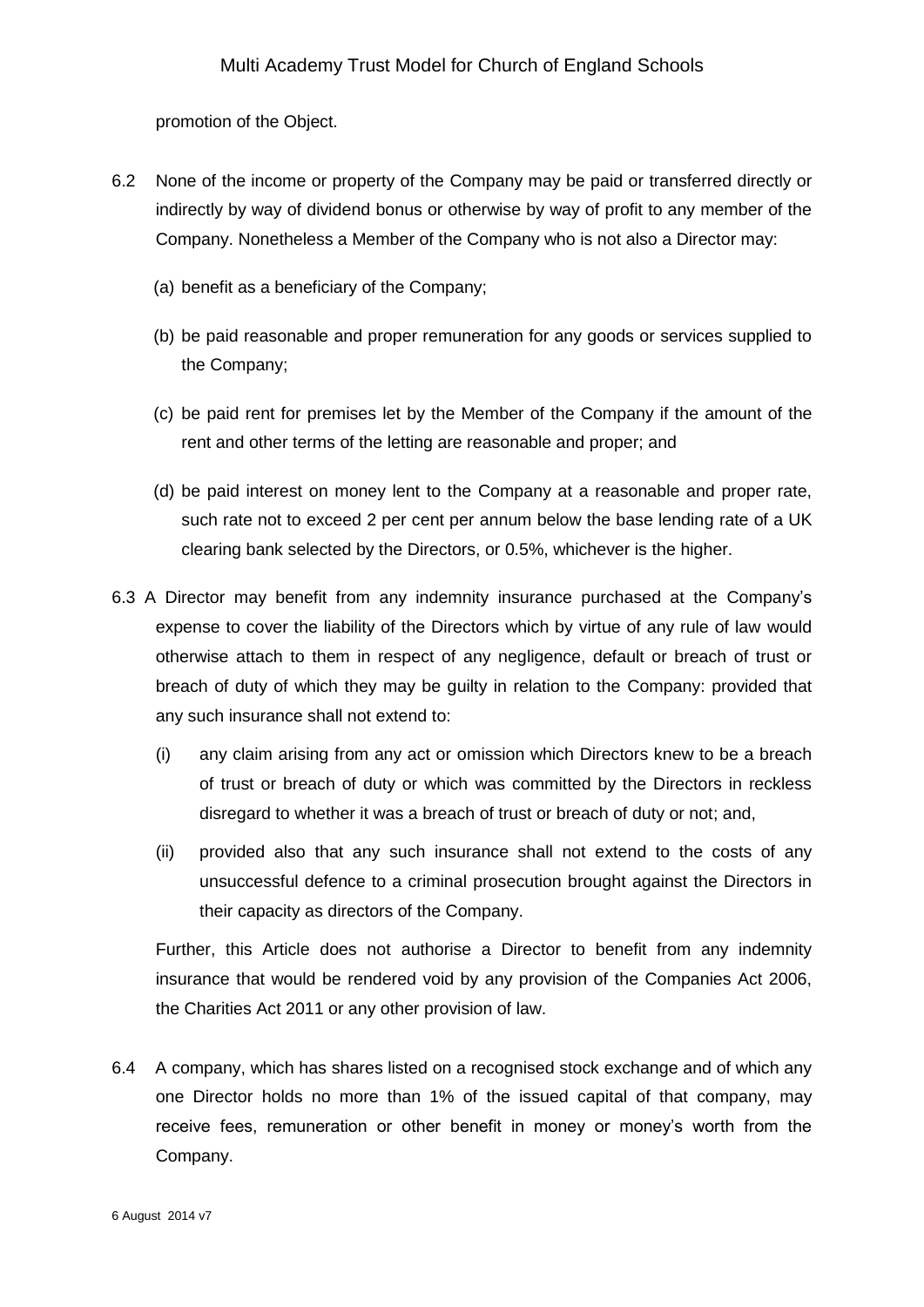- 6.5 A Director may at the discretion of the Directors be reimbursed from the property of the Company for reasonable expenses properly incurred by him or her when acting on behalf of the Company, but excluding expenses in connection with foreign travel.
- 6.6 No Director may:
	- (a) buy any goods or services from the Company;
	- (b) sell goods, services, or any interest in land to the Company;
	- (c) be employed by, or receive any remuneration from the Company other than the Executive Principal;
	- (d) receive any other financial benefit from the Company unless:
		- (i) the payment is permitted by Article 6.7 and the Directors follow the procedure and observe the conditions set out in Article 6.8; or
		- (ii) the Directors obtain the prior written approval of the Charity Commission and fully comply with any procedures it prescribes.
- 6.7 Subject to Article 6.8, a Director may:
	- (a) receive a benefit from the Company in the capacity of a beneficiary of the Company;
	- (b) be employed by the Company or enter into a contract for the supply of goods or services to the Company, other than for acting as a Director;
	- (c) receive interest on money lent to the Company at a reasonable and proper rate not exceeding 2% per annum below the base rate of a clearing bank to be selected by the Directors, or 0.5%, whichever is the higher; and
	- (d) receive rent for premises let by the Director to the Company if the amount of the rent and the other terms of the lease are reasonable and proper.
- 6.8 The Company and its Directors may only rely upon the authority provided by Article 6.7 if each of the following conditions is satisfied:
	- (a) the remuneration or other sums paid to the Director do not exceed an amount that is reasonable in all the circumstances.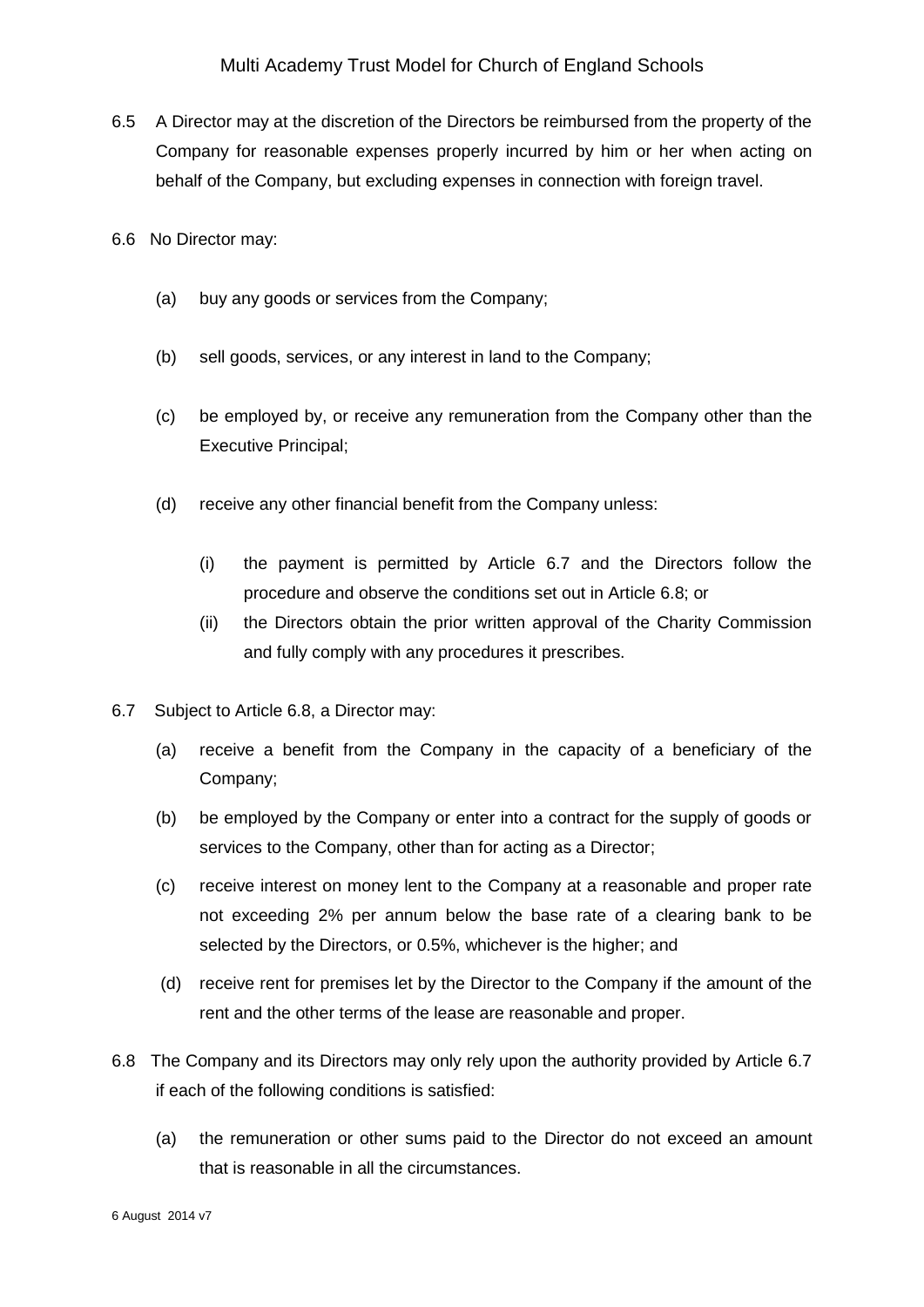- (b) the Director is absent from the part of any meeting at which there is discussion of:
	- (i) his or her employment, remuneration, or any matter concerning the contract, payment or benefit; or
	- (ii) his or her performance in the employment, or his or her performance of the contract; or
	- (iii) any proposal to enter into any other contract or arrangement with him or her or to confer any benefit upon him or her that would be permitted under Article 6.7; or
	- (iv) any other matter relating to a payment or the conferring of any benefit permitted by Article 6.7,
- (c) the Director does not vote on any such matter and is not to be counted when calculating whether a quorum of Directors is present at the meeting;
- (d) save in relation to employing or contracting with the Executive Principal the other Directors are satisfied that it is in the interests of the Company to employ or to contract with that Director rather than with someone who is not a Director. In reaching that decision the Directors must balance the advantage of employing a Director against the disadvantages of doing so (especially the loss of the Director's services as a result of dealing with the Director's conflict of interest);
- (e) the reason for their decision is recorded by the Directors in the minute book; and
- (f) a majority of the Directors then in office have received no such payments or benefit.
- 6.8A The provision in Article 6.6(c) that no Director may be employed by or receive any remuneration from the Company (other than the Executive Principal) does not apply to an employee of the Company who is subsequently elected or appointed as a Director save that this Article shall only allow such a Director to receive remuneration or benefit from the Company in his capacity as an employee of the Company and provided that the procedure as set out in Articles 6.8(b)(i), (ii) and 6.8 (c) is followed.
- 6.9 In Articles 6.2 6.9: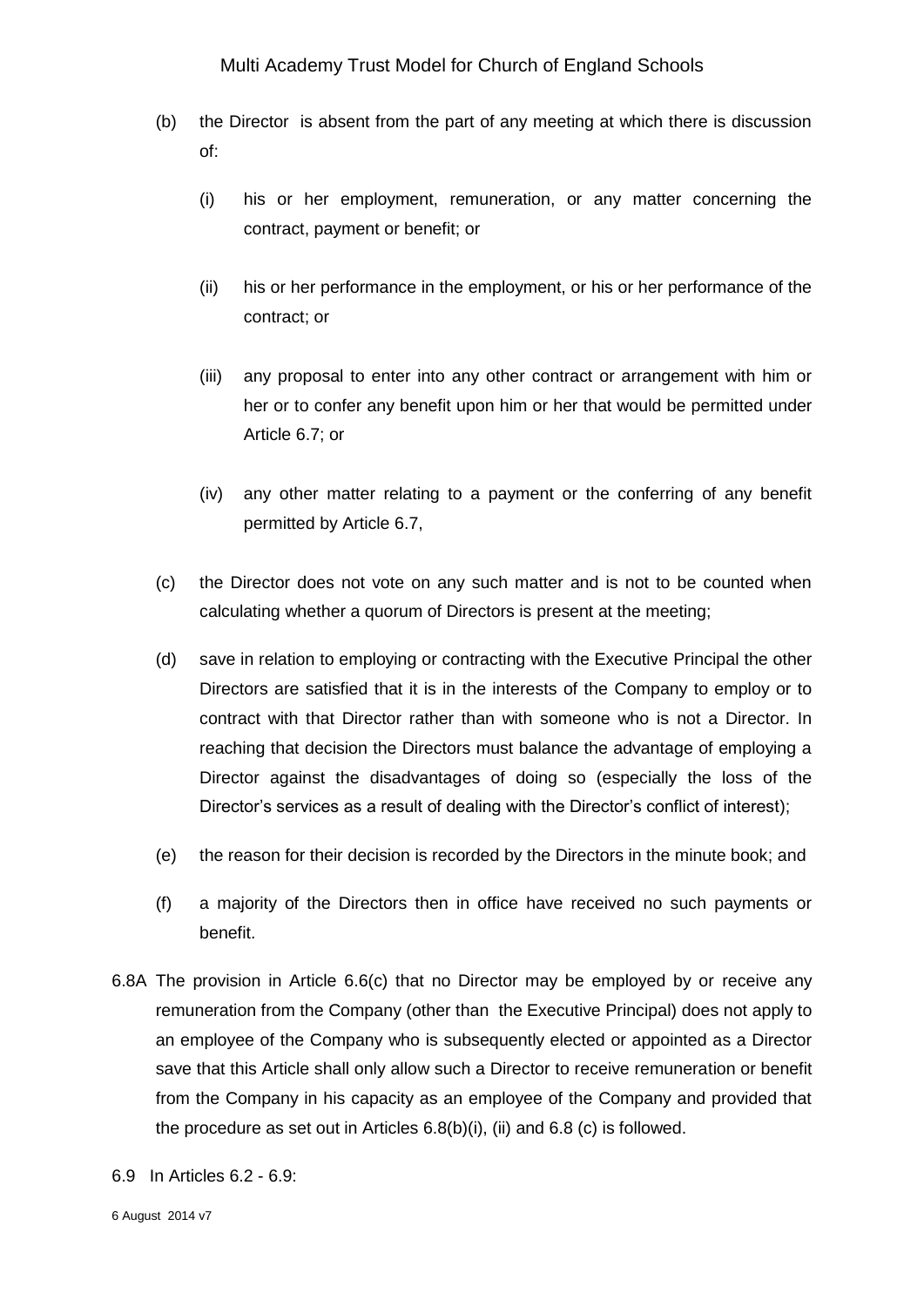- (a) "company" shall include any company in which the Company:
	- holds more than 50% of the shares; or
	- controls more than 50% of the voting rights attached to the shares; or
	- has the right to appoint one or more Directors to the Board of the Company;
- (b) "Director" shall include any child, stepchild, parent, grandchild, grandparent, brother, sister or spouse of the Director or any person living with the Director as his or her partner;
- (c) the employment or remuneration of a Director includes the engagement or remuneration of any firm or company in which the Director is:
	- (i) a partner;
	- (ii) an employee;
	- (iii) a consultant;
	- (iv) a director;
	- (v) a member; or
	- (vi) a shareholder, unless the shares of the company are listed on a recognised stock exchange and the Director holds less than 1% of the issued capital.
- 7. The liability of the members of the Company is limited.
- 8. Every Member of the Company undertakes to contribute such amount as may be required (not exceeding £10) to the Company's assets if it should be wound up while he or she is a Member or within one year after he or she ceases to be a Member, for payment of the Company's debts and liabilities before he or she ceases to be a Member, and of the costs, charges and expenses of winding up, and for the adjustment of the rights of the contributories among themselves.
- 9. If the Company is wound up or dissolved and after all its debts and liabilities (including any under section 2 of the Academies Act 2010) have been satisfied there remains any property it shall not be paid to or distributed among the Members of the Company, but shall be given or transferred to some other charity or charities having objects similar to the Object which prohibits the distribution of its or their income and property to an extent at least as great as is imposed on the Company by Article 6 above,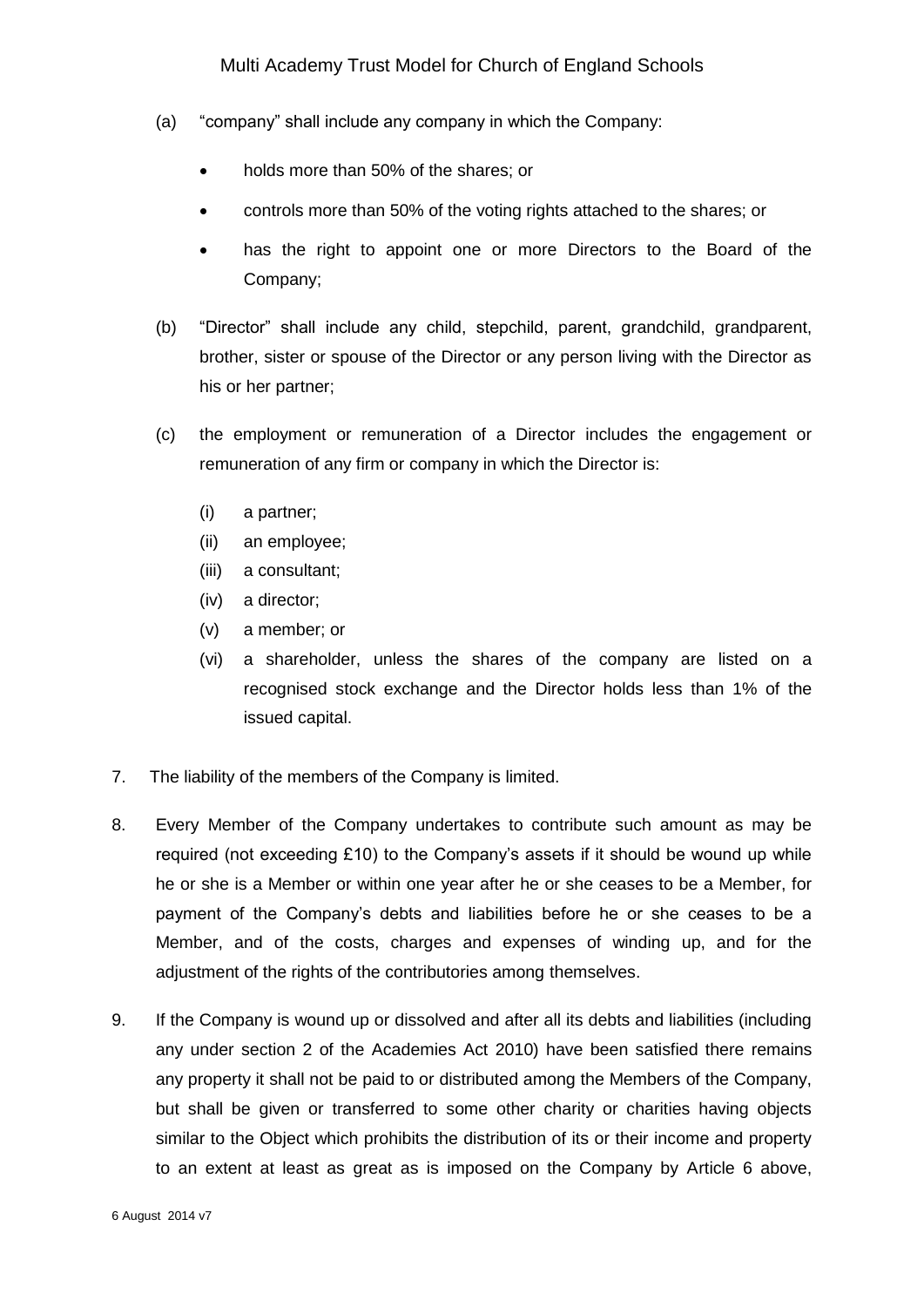chosen by the Members of the Company at or before the time of dissolution and if that cannot be done then to some other charitable object.

- 10. No alteration or addition shall be made to or in the provisions of the Memorandum and/or Articles without the written consent of the Trustees and the Diocesan Board of Education.
- 11. No alteration or addition shall be made to or in the provisions of the Articles which would have the effect (a) that the Company would cease to be a company to which section 60 of the Companies Act 2006 applies; or (b) that the Company would cease to be a charity.

#### **MEMBERS**

- 12. The Members of the Company shall comprise:
	- (a) such of those signatories to the memorandum as have not resigned as at the date of adoption of these articles
	- (b) the Foundation Members being:
		- (i) the Diocesan Board of Education ; and
			- (ii) the Parochial Church Council of the Parish ;
			- (iii) the Incumbent
	- (b) the chairman of the Directors; and
	- (c) any person appointed under Article 16.
- 13. Each of the persons entitled to appoint Members in Article 12 shall have the right from time to time by written notice delivered to the Office to remove any Member appointed by them and to appoint a replacement Member to fill a vacancy whether resulting from such removal or otherwise.
- 14. If any of the persons entitled to appoint Members in Article 12:
	- (a) in the case of an individual, die or become legally incapacitated;
	- (b) in the case of a corporate entity, cease to exist and are not replaced by a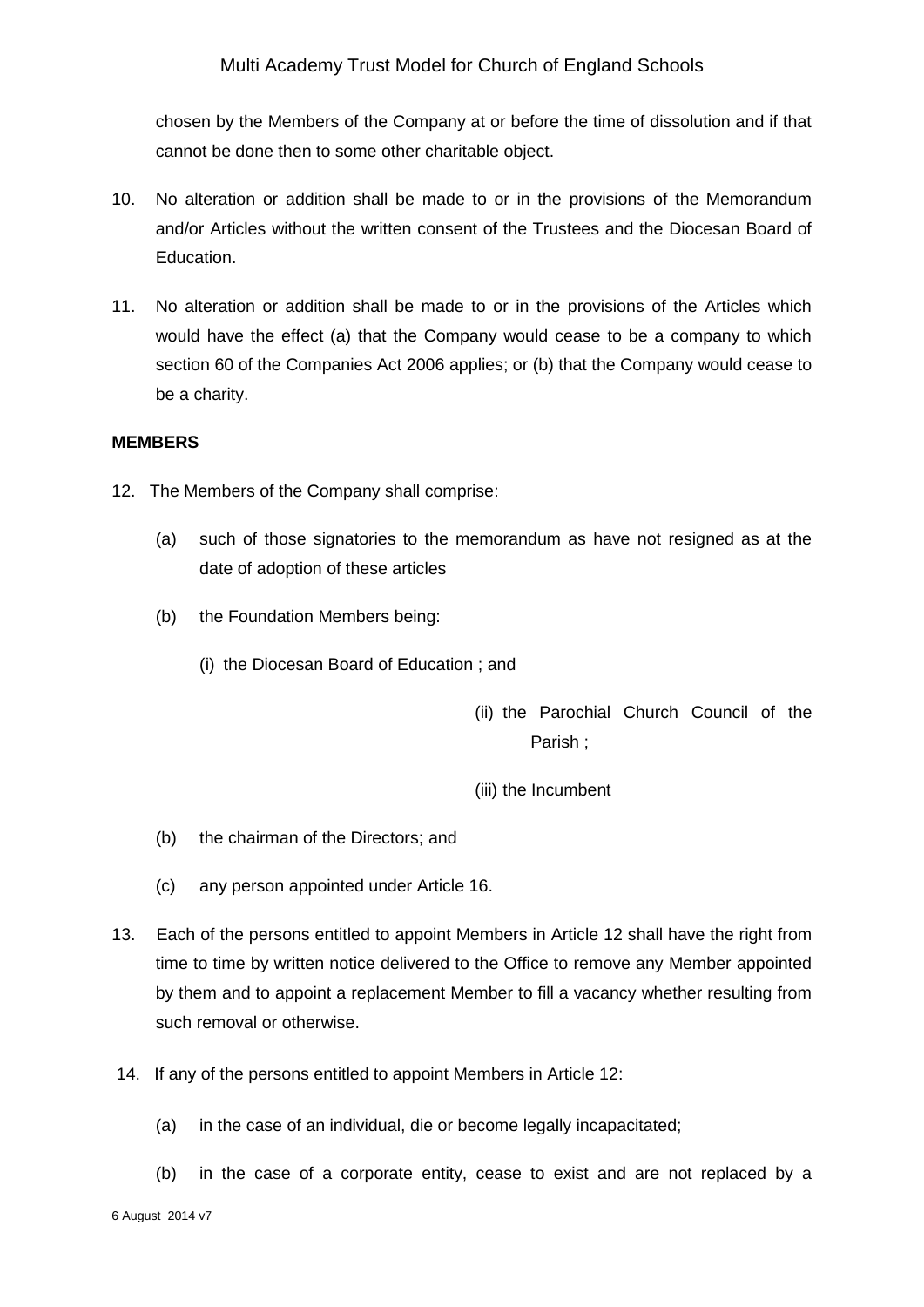successor institution; or

(c) becomes insolvent or makes any arrangement or composition with their creditors generally,

their right to appoint Members under these Articles shall vest in the remaining Members.

- 15. Membership will terminate automatically if:
	- (a) a Member (which is a corporate entity) ceases to exist and is not replaced by a successor institution;
	- (b) a Member (who is an individual) dies or becomes incapable by reason of illness or injury of managing and administering his or her own affairs; or
	- (c) a Member becomes insolvent or makes any arrangement or composition with that Member's creditors generally.
- 16. The Members with the written consent of the Diocesan Board of Education may agree by passing a special resolution in writing to appoint such additional Members as they think fit and may agree by passing a special resolution in writing to remove any such additional Members provided that such appointment or removal is in the interests of the Company. 17. Every person nominated to be a Member of the Company shall:-

(a) either sign a written consent to become a Member or sign the register of Members on becoming a Member; and

(b) give an undertaking to the Foundation Members to uphold the Object of the Company.

18. Any Member other than those appointed under Articles 12(b) may resign provided that after such resignation the number of Members is not less than three. A Member shall cease to be one immediately on the receipt by the Company of a notice in writing signed by the person or persons entitled to remove him under Articles 13 or 16 provided that no such notice shall take effect when the number of Members is less than three unless it contains or is accompanied by the appointment of a replacement Member.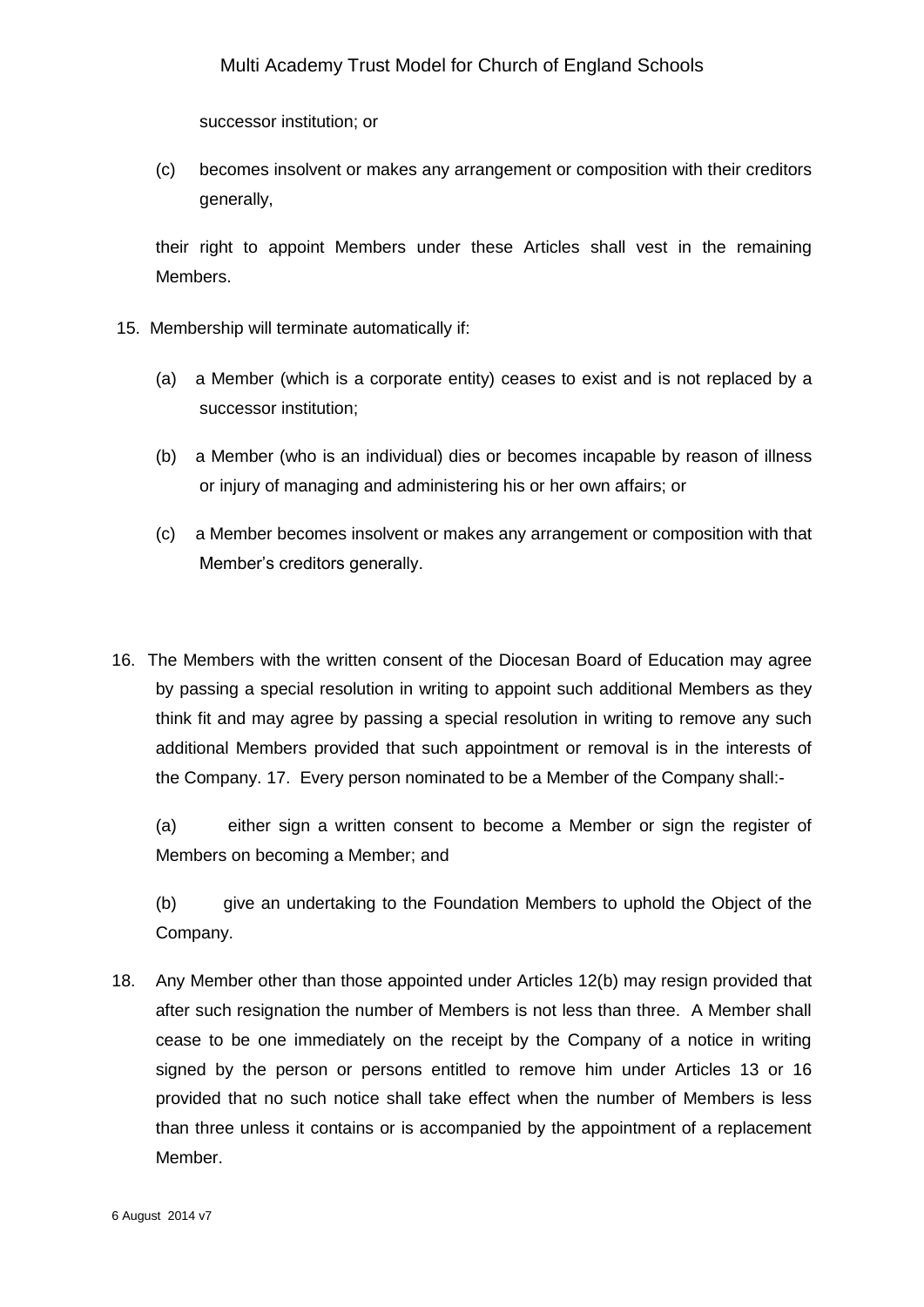#### **GENERAL MEETINGS**

- 19. The Company shall hold an Annual General Meeting each year in addition to any other meetings in that year, and shall specify the meeting as such in the notices calling it; and not more than fifteen months shall elapse between the date of one Annual General Meeting of the Company and that of the next. Provided that so long as the Company holds its first Annual General Meeting within eighteen months of its incorporation, it need not hold it in the year of its incorporation or in the following year. The Annual General Meeting shall be held at such time and place as the Directors shall appoint. All general meetings other than Annual General Meetings shall be called General Meetings.
- 20. The Directors may call general meetings and, on the requisition of Members pursuant to the provisions of the Companies Act 2006, shall forthwith proceed to convene a general meeting in accordance with that Act. If there are not within the United Kingdom sufficient Directors to call a general meeting, any Director or any Member of the Company may call a general meeting.

#### **NOTICE OF GENERAL MEETINGS**

21. General meetings shall be called by at least fourteen clear days' notice but a general meeting may be called by shorter notice if it is so agreed by a majority in number of Members having a right to attend and vote and together representing not less than 90% of the total voting rights at that meeting.

The notice shall specify the time and place of the meeting and the general nature of the business to be transacted and, in the case of an Annual General Meeting, shall specify the meeting as such. The notice shall also state that the Member is entitled to appoint a proxy.

The notice shall be given to all the Members, to the Directors and auditors.

22. The accidental omission to give notice of a meeting to, or the non-receipt of notice of a meeting by, any person entitled to receive notice shall not invalidate the proceedings at that meeting.

### **PROCEEDINGS AT GENERAL MEETINGS**

23. No business shall be transacted at any meeting unless a quorum is present. A Member counts towards the quorum by being present either in person or by proxy. Two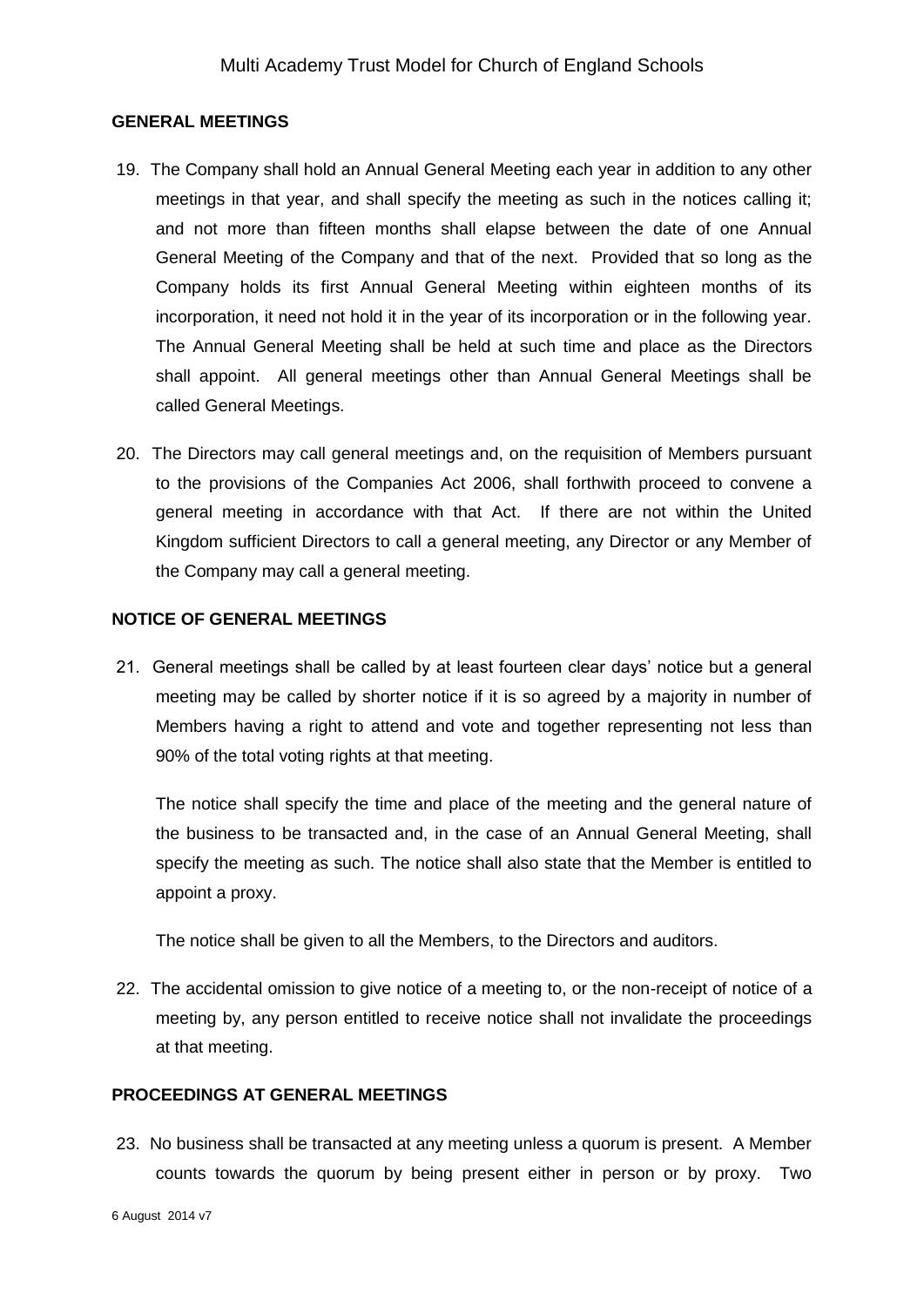persons entitled to vote upon the business to be transacted, each being a Member or a proxy of a Member or a duly authorised representative of a Member organisation shall constitute a quorum.

- 23A. In addition to any other review that may take place during the year the agenda for a general meeting once in every calendar year shall include a report on how the Academy is upholding its Church of England character and ethos.
- 24. If a quorum is not present within half an hour from the time appointed for the meeting, or if during a meeting a quorum ceases to be present, the meeting shall stand adjourned to the same day in the next week at the same time and place or to such time and place as the Directors may determine.
- 25. If present, the chairman, if any, of the Directors shall preside as chairman of the meeting
- 26. If the chairman of the Directors is not present within fifteen minutes after the time appointed for holding the meeting, the Members present and entitled to vote shall choose one of their number to be chairman.
- 27. A Director shall, notwithstanding that he is not a Member, be entitled to attend and speak at any general meeting.
- 28. The chairman may, with the consent of a majority of the Members at a meeting at which a quorum is present (and shall if so directed by the meeting), adjourn the meeting from time to time and from place to place, but no business shall be transacted at any adjourned meeting other than the business which might properly have been transacted at the meeting had the adjournment not taken place. When a meeting is adjourned for fourteen days or more, at least seven clear days' notice shall be given specifying the time and place of the adjourned meeting and the general nature of the business to be transacted. Otherwise it shall not be necessary to give any such notice.
- 29. A resolution put to the vote of the meeting shall be decided on a show of hands unless before, or on the declaration of the result of the show of hands, a poll is duly demanded. Subject to the provisions of the Companies Act 2006, a poll may be demanded:
	- (a) by the chairman; or
	- (b) by at least two Members having the right to vote at the meeting; or,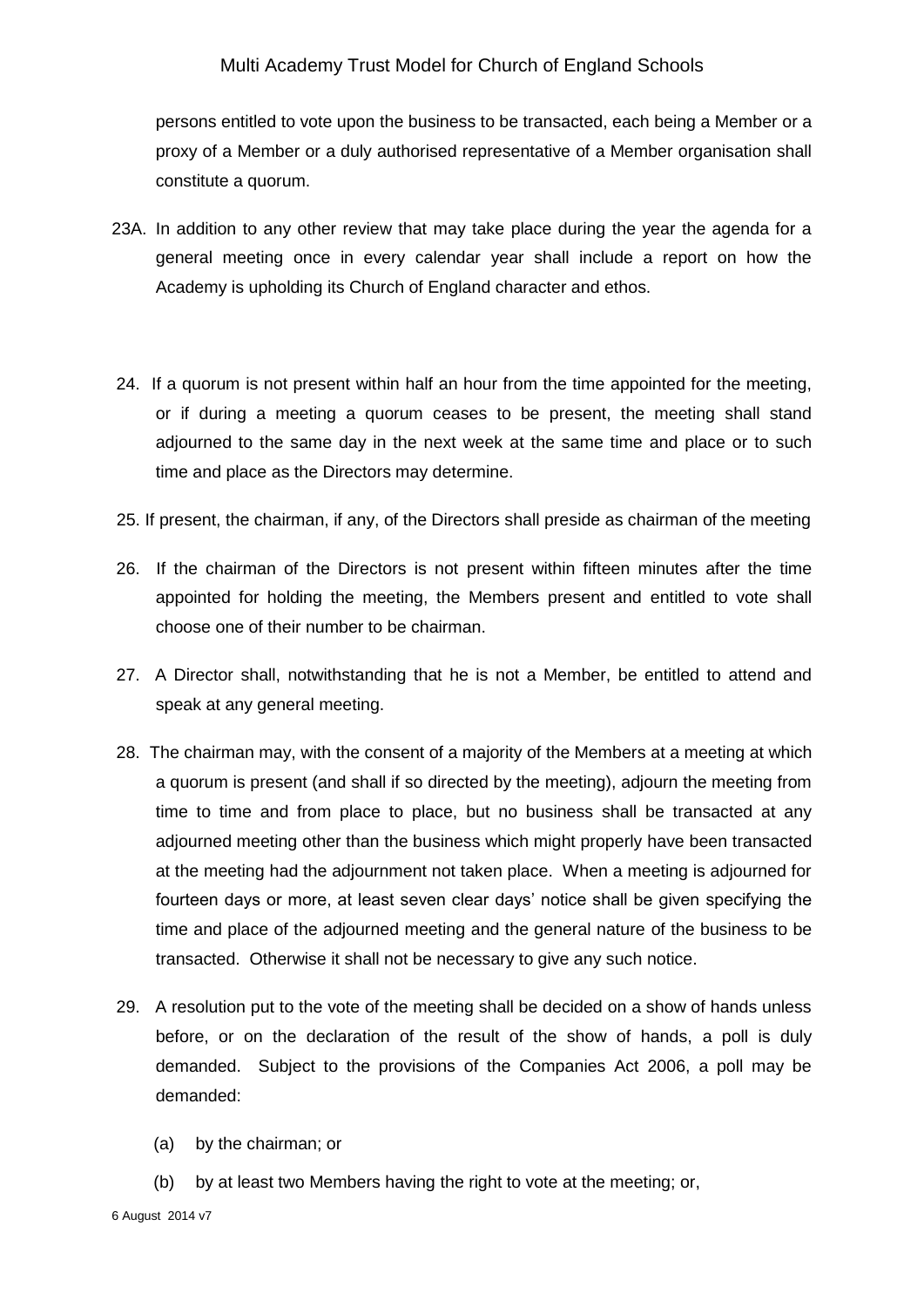- (c) by a Member or Members representing not less than one-tenth of the total voting rights of all the Members having the right to vote at the meeting.
- 30. Unless a poll is duly demanded a declaration by the chairman that a resolution has been carried or carried unanimously, or by a particular majority, or lost, or not carried by a particular majority and an entry to that effect in the minutes of the meeting shall be conclusive evidence of the fact without proof of the number or proportion of the votes recorded in favour of or against such resolution.
- 31. The demand for a poll may be withdrawn, before the poll is taken, but only with the consent of the chairman. The withdrawal of a demand for a poll shall not invalidate the result of a show of hands declared before the demand for the poll was made.
- 32. A poll shall be taken as the chairman directs and he may appoint scrutineers (who need not be Members) and fix a time, date and place for declaring the results. The result of the poll shall be deemed to be the resolution of the meeting at which the poll was demanded.
- 33. A poll demanded on the election of the chairman or on a question of adjournment shall be taken immediately. A poll demanded on any other question shall be taken either immediately or at such time, date and place as the chairman directs not being more than thirty days after the poll is demanded. The demand for a poll shall not prevent continuance of a meeting for the transaction of any business other than the question on which the poll is demanded. If a poll is demanded before the declaration of the result of a show of hands and the demand is duly withdrawn, the meeting shall continue as if the demand had not been made.
- 34. No notice need be given of a poll not taken immediately if the time and place at which it is to be taken are announced at the meeting at which it is demanded. In other cases at least seven clear days' notice shall be given specifying the time and place at which the poll is to be taken.
- 35. A resolution in writing agreed by such number of members as required if it had been proposed at a general meeting shall be as effectual as if it had been passed at a general meeting duly convened and held provided that a copy of the proposed resolution has been sent to every Member. The resolution may consist of several instruments in the like form each agreed by one or more Members.

### **VOTES OF MEMBERS**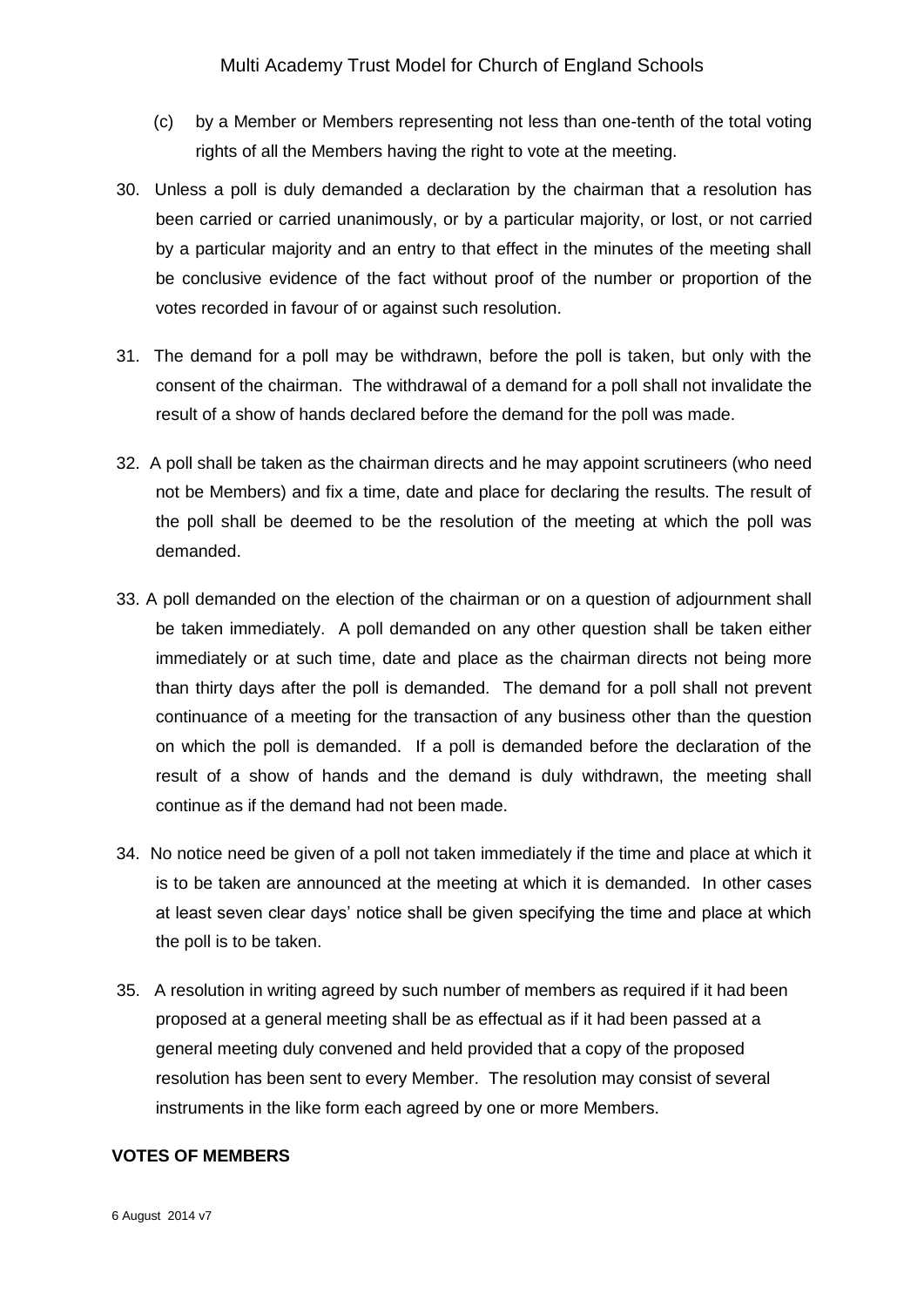- 36. On the show of hands every Member present in person shall have one vote. On a poll every Member present in person or by proxy shall have one vote.
- 37. Not used.
- 38. No Member shall be entitled to vote at any general meeting unless all moneys then payable by him to the Company have been paid.
- 39. No objections shall be raised to the qualification of any person to vote at any general meeting except at the meeting or adjourned meeting at which the vote objected to is tendered, and every vote not disallowed at the meeting shall be valid. Any objection made in due time shall be referred to the chairman whose decision shall be final and conclusive.
- 40. An instrument appointing a proxy shall be in writing, signed by or on behalf of the appointer and shall be in the following form (or in a form as near thereto as circumstances allow or in any other form which is usual or which the Directors may approve) -

"I/We, …….., of ………, being a Member/Members of the above named Company, hereby appoint …… of ……, or in his absence, …….. of ……. as my/our proxy to attend, speak and vote in my/our name[s] and on my/our behalf at the annual general meeting/ general meeting of the Company to be held on …..20[ ], and at any adjournment thereof.

Signed on ….. 20[ ]"

41. Where it is desired to afford Members an opportunity of instructing the proxy how he shall act the instrument appointing a proxy shall be in the following form (or in a form as near thereto as circumstances allow or in any other form which is usual or which the Directors may approve) -

> "I/We, ……., of ……., being a Member/Members of the above-named Company, hereby appoint .... of ......., or in his absence, ..... of ......, as my/our proxy to attend, speak and vote in my/our name[s] and on my/our behalf at the annual general meeting/ general meeting of the Company, to be held on …. 20[ ], and at any adjournment thereof.

This form is to be used in respect of the resolutions mentioned below as follows: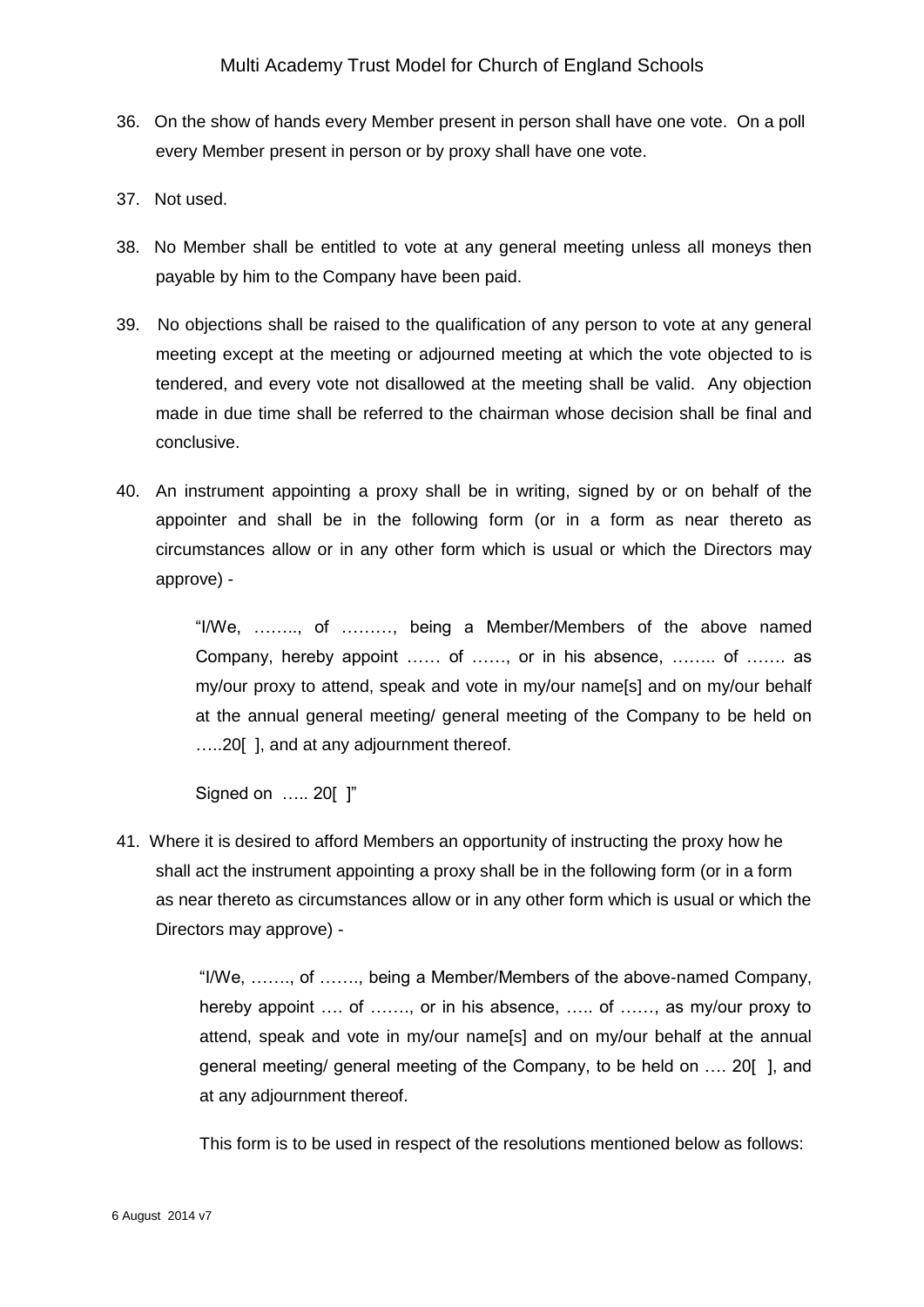Resolution No. 1 \*for \* against

Resolution No. 2 \*for \* against.

\* Strike out whichever is not desired.

Unless otherwise instructed, the proxy may vote as he thinks fit or abstain from voting,

Signed on …. 20[ ]"

- 42. The instrument appointing a proxy and any authority under which it is signed or a copy of such authority certified by a notary or in some other way approved by the Members may:
	- (a) be deposited at the office or at such other place within the United Kingdom as is specified in the notice convening the meeting or in any instrument of proxy sent out by the Company in relation to the meeting not less than 48 hours before the time for holding the meeting or adjourned meeting at which the person named in the instrument proposes to vote, or
	- (b) in the case of a poll taken more than 48 hours after it is demanded, be deposited as aforesaid after the poll has been demanded and not less than 24 hours before the time appointed for the taking of the poll; or
	- (c) where the poll is not taken forthwith but is taken not more than 48 hours after it was demanded, be delivered at the meeting at which the poll was demanded to the chairman or to the Clerk or to any Director,

and an instrument of proxy which is not deposited or delivered in a manner so permitted shall be invalid.

- 43. A vote given or poll demanded by proxy or by the duly authorised representative of a corporation shall be valid notwithstanding the previous determination of the authority of the person voting or demanding a poll unless notice of the determination was received by the Company at the office or at such other place at which the instrument of proxy was duly deposited before the commencement of the meeting or adjourned meeting at which the vote given or the poll demanded or (or in the case of a poll taken otherwise than on the same day as the meeting or adjourned meeting) the time appointed for taking the poll.
- 6 August 2014 v7 44. Any organisation which is a Member of the Company may by resolution of its board of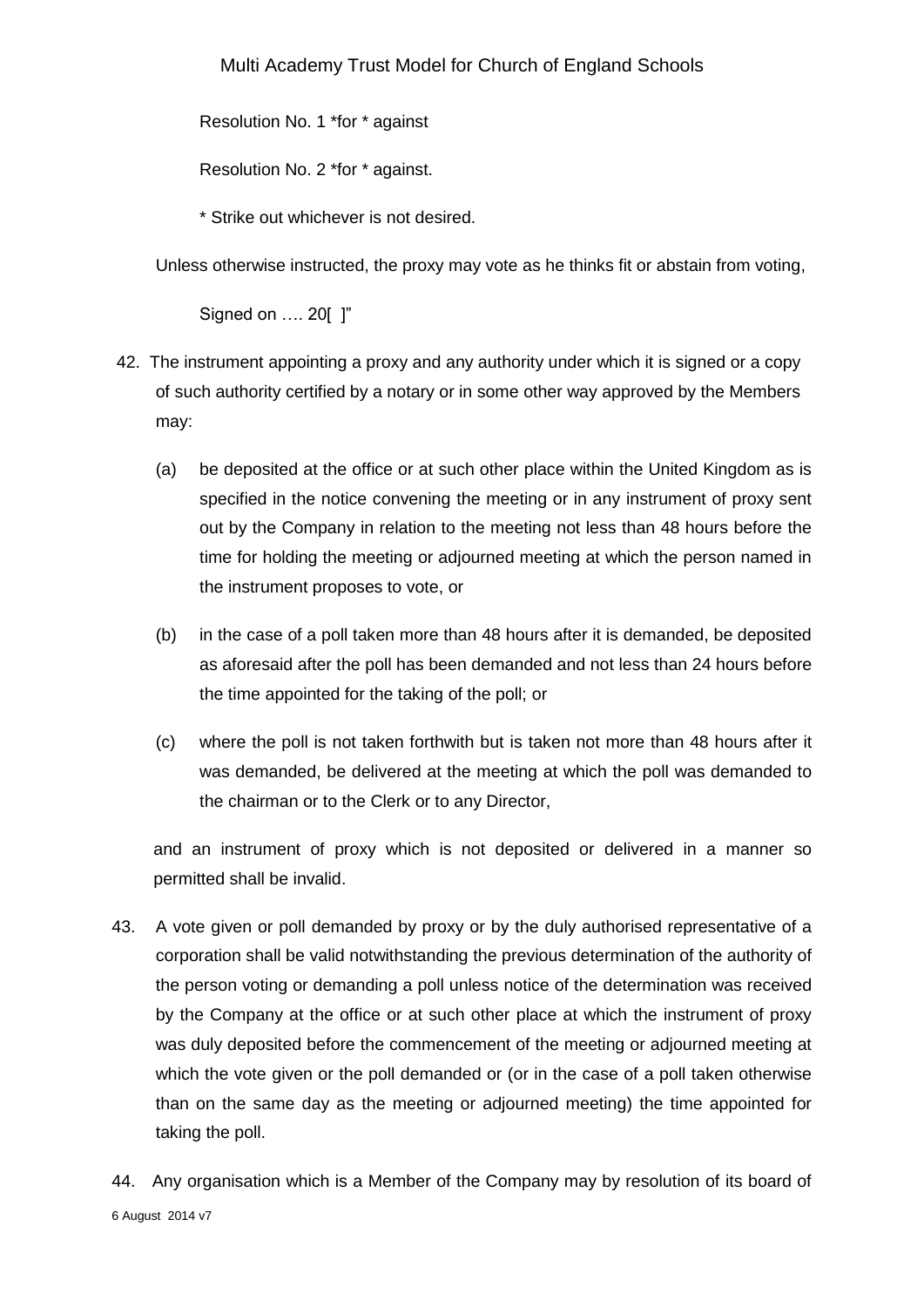directors or other governing body authorise such person as it thinks fit to act as its representative at any meeting of the Company, and the person so authorised shall be entitled to exercise the same powers on behalf of the organisation which he represents as that organisation could exercise if it were an individual Member of the Company.

### **DIRECTORS**

- 45. The number of Directors shall be not less than three, but (unless otherwise determined by ordinary resolution) shall not be subject to any maximum.
- 45A. All Directors (other than those appointed as Academy Directors from Academies falling within Article 4(ii)) shall upon their appointment give a written undertaking to the Foundation Members to uphold the Object of the Company.
- 46. Subject to Articles 48-49, the Company shall have the following Directors:
	- (a) No fewer than 5 Directors, appointed under Article 50;
	- (b) up to three Academy Directors, appointed under Article 51
	- (c) the Executive Principal subject to the provisions of Article 57; and
	- (d) Parent Directors if appointed under Articles 53-56 in the event that no provision is made for parent representatives on Local Governing Bodies under Article 101A.
- 47. Not used.
- 48. Not used
- 49. Future Directors shall be appointed or elected, as the case may be, under these Articles. Where it is not possible for such a Director to be appointed or elected due to the fact that an Academy has not yet been established, then the relevant Article or part thereof shall not apply.

### **APPOINTMENT OF DIRECTORS**

- 50. The Members shall appoint a minimum of 5 Directors so that at all times the total number of Directors appointed pursuant to this Article 50 represents a majority by at least three of the total number of Directors .
- 51. Up to 3 Academy Directors may be appointed or elected in accordance with any policy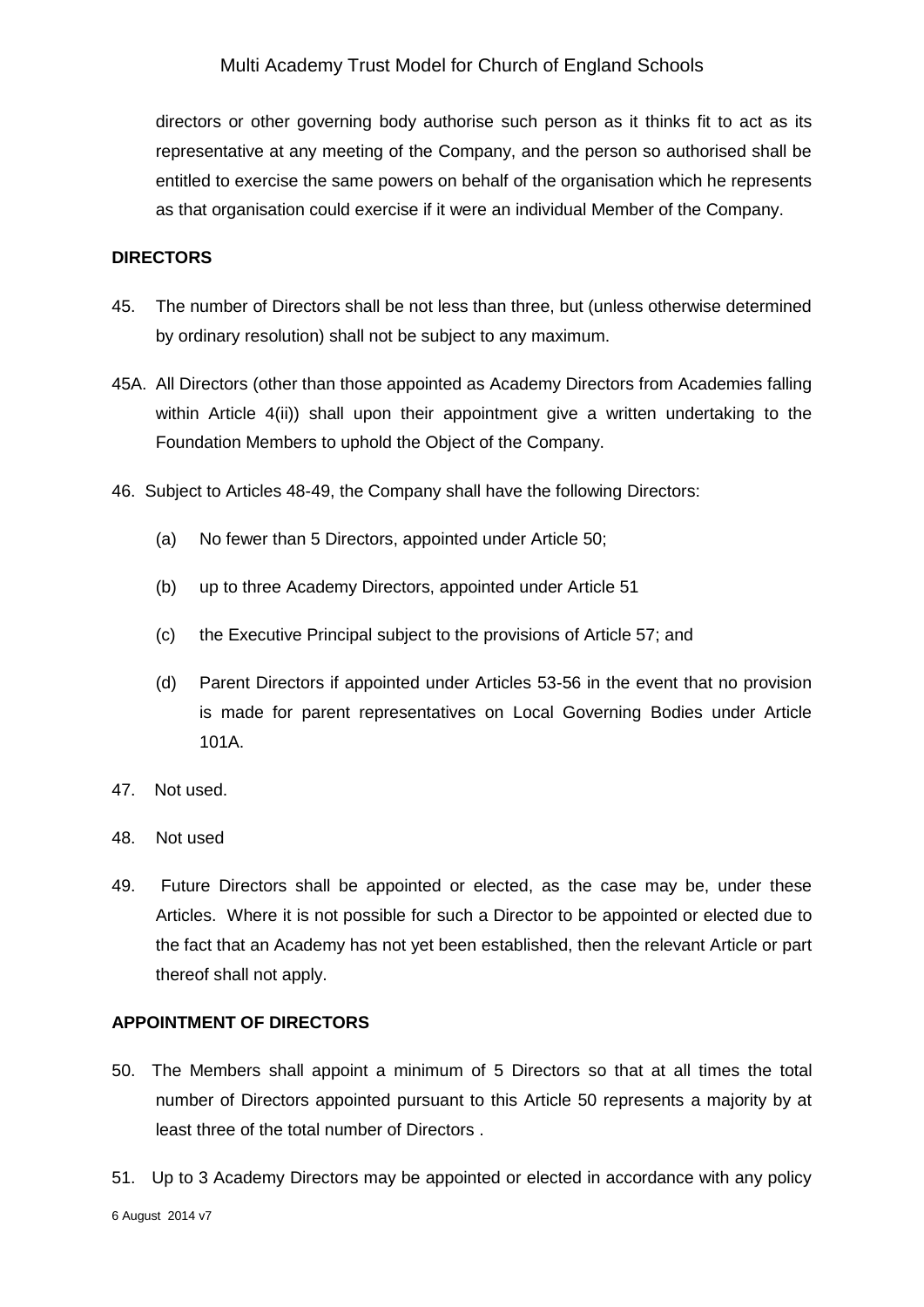decided by the Directors for that purpose, after consultation with the Diocesan Board of Education.

52. Not used.

### **PARENT DIRECTORS**

- 53. In circumstances where the Directors have not appointed Local Governing Bodies in respect of the Academies as envisaged in Article 101A there shall be a minimum of 2 Parent Directors and otherwise such number as the Members shall decide who shall be appointed or elected in accordance with Articles 54 - 56.
- 54. Parent Directors and Parent members of the Local Governing Bodies or Advisory Bodies shall be elected or appointed by the parents of registered pupils at one or more of the Academies and each must be a parent at the time when he is elected or appointed.
- 54A. Notwithstanding Article 53, if no parents put themselves forward for election the number of Parent Directors and Parent members of the Local Governing Bodies or Advisory Bodies required shall be made up by Parent Directors and Parent members appointed by the Directors.
- 55. The Directors shall make all necessary arrangements for, and determine all other matters relating to, an election of the Parent Directors or Parent members of Local Governing Bodies or Advisory Bodies, including any question of whether a person is a parent of a registered pupil at one of the Academies. Any election of the Parent Directors or Parent members of the Local Governing Bodies or Advisory Bodies which is contested shall be held by secret ballot.
- 56. In appointing a Parent Director or Parent member of a Local Governing Body or Advisory Body the Directors shall appoint a person who is the parent of a registered pupil at an Academy; or where it is not reasonably practical to do so, a person who is the parent of a child of compulsory school age.

### **EXECUTIVE PRINCIPAL**

- 57. The Executive Principal shall be a Director for as long as he remains in office as such.
- 58 63. Not used.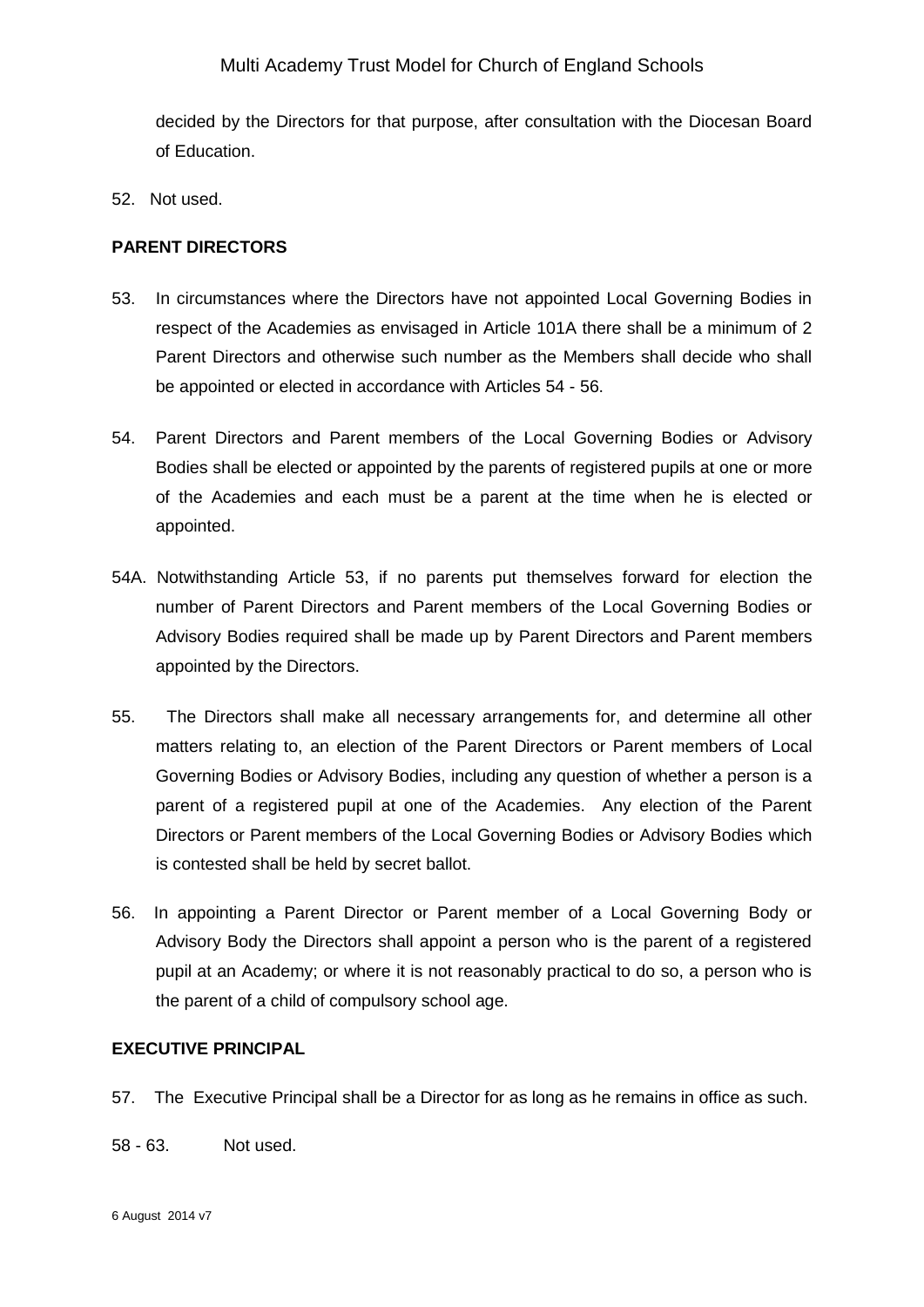### **TERM OF OFFICE**

64. The term of office for any Director shall be four years, save that this time limit shall not apply to the Executive Principal. Subject to remaining eligible to be a particular type of Director, any Director may be re-appointed or re-elected.

### **RESIGNATION AND REMOVAL**

- 65. A Director shall cease to hold office if he resigns his office by notice to the Company (but only if at least three Directors will remain in office when the notice of resignation is to take effect).
- 66. A Director shall cease to hold office if he is removed by the person or persons who appointed him. This Article does not apply in respect of a Parent Director.
- 67. Where a Director resigns his office or is removed from office, the Director or, where he is removed from office, those removing him, shall give written notice thereof to the Clerk.

### **DISQUALIFICATION OF DIRECTORS**

- 68. No person shall be qualified to be a Director unless he is aged 18 or over at the date of his election or appointment. No current pupil or current student of any of the Academies shall be a Director.
- 69. A Director shall cease to hold office if he becomes incapable by reason of illness or injury of managing or administering his own affairs.
- 70. A Director shall cease to hold office if he is absent without the permission of the Directors from all their meetings held within a period of six months and the Directors resolve that his office be vacated.
- 71. A person shall be disqualified from holding or continuing to hold office as a Director if:
	- (a) his estate has been sequestrated and the sequestration has not been discharged, annulled or reduced; or
	- (b) he is the subject of a bankruptcy restrictions order or an interim order.
- 72. A person shall be disqualified from holding or continuing to hold office as a Director at any time when he is subject to a disqualification order or a disqualification undertaking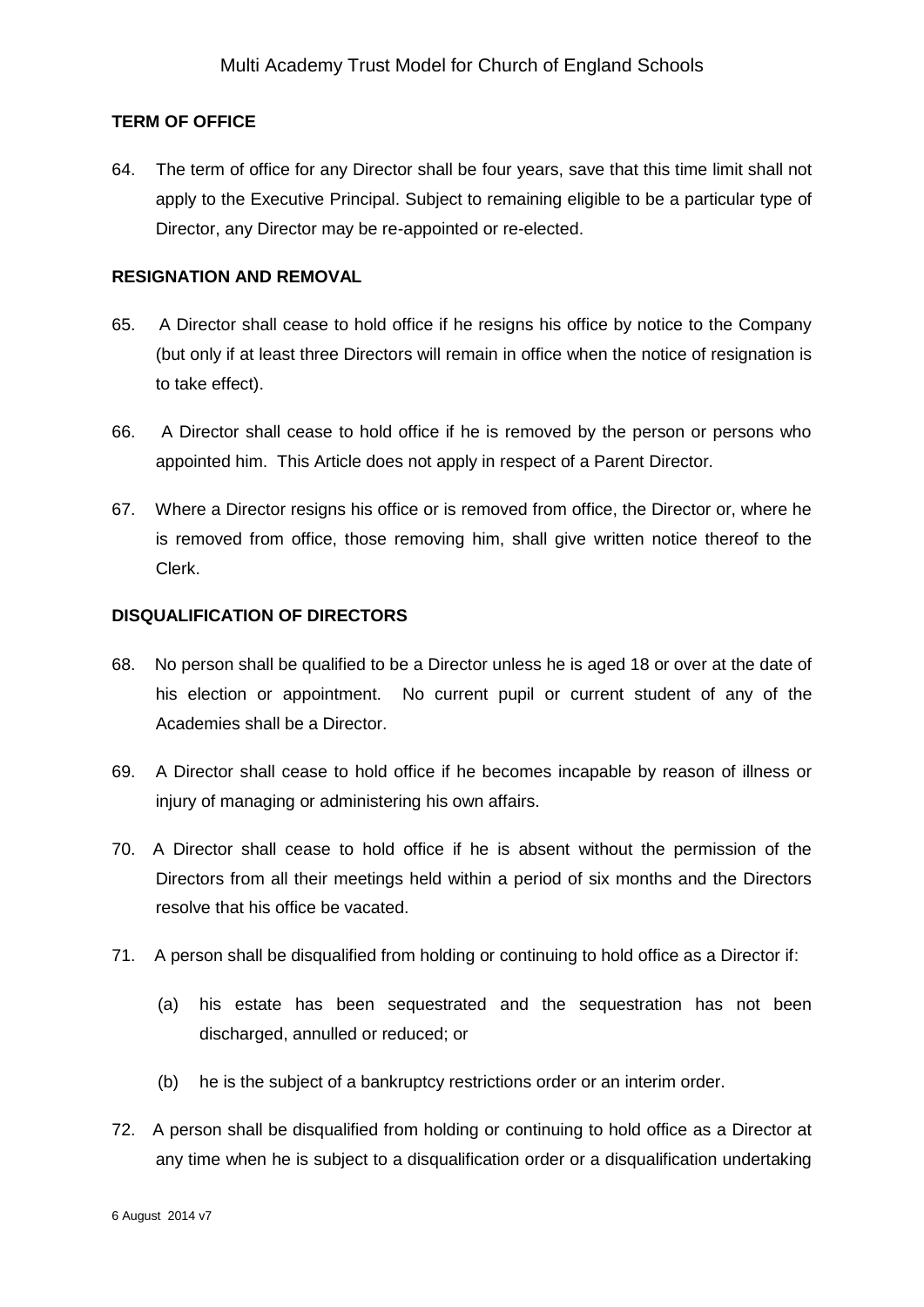under the Company Directors Disqualification Act 1986 or to an order made under section 429(2)(b) of the Insolvency Act 1986 (failure to pay under county court administration order).

- 73. A Director shall cease to hold office if he ceases to be a Director by virtue of any provision in the Companies Act 2006 or is disqualified from acting as a trustee by virtue of section 178 of the Charities Act 2011 (or any statutory re-enactment or modification of that provision).
- 74. A person shall be disqualified from holding or continuing to hold office as a Director if he has been removed from the office of charity trustee or trustee for a charity by an order made by the Charity Commission or the High Court on the grounds of any misconduct or mismanagement in the administration of the charity for which he was responsible or to which he was privy, or which he by his conduct contributed to or facilitated.
- 75. Not used.
- 76 Not used.
- 77. A person shall be disqualified from holding or continuing to hold office as a Director where he has, at any time, been convicted of any criminal offence, excluding any that have been spent under the Rehabilitation of Offenders Act 1974 as amended, and excluding any offence for which the maximum sentence is a fine or a lesser sentence except where a person has been convicted of any offence which falls under section 178 of the Charities Act 2011.
- 78. After the first Academy has opened, a person shall be disqualified from holding or continuing to hold office as a Director if he has not provided to the chairman of the Directors a criminal records certificate at an enhanced disclosure level under section 113B of the Police Act 1997. In the event that the certificate discloses any information which would in the opinion of either the chairman or the Executive Principal confirm their unsuitability to work with children that person shall be disqualified. If a dispute arises as to whether a person shall be disqualified, a referral shall be made to the Secretary of State to determine the matter. The determination of the Secretary of State shall be final.
- 79. Where, by virtue of these Articles a person becomes disqualified from holding, or continuing to hold office as a Director; and he is, or is proposed, to become such a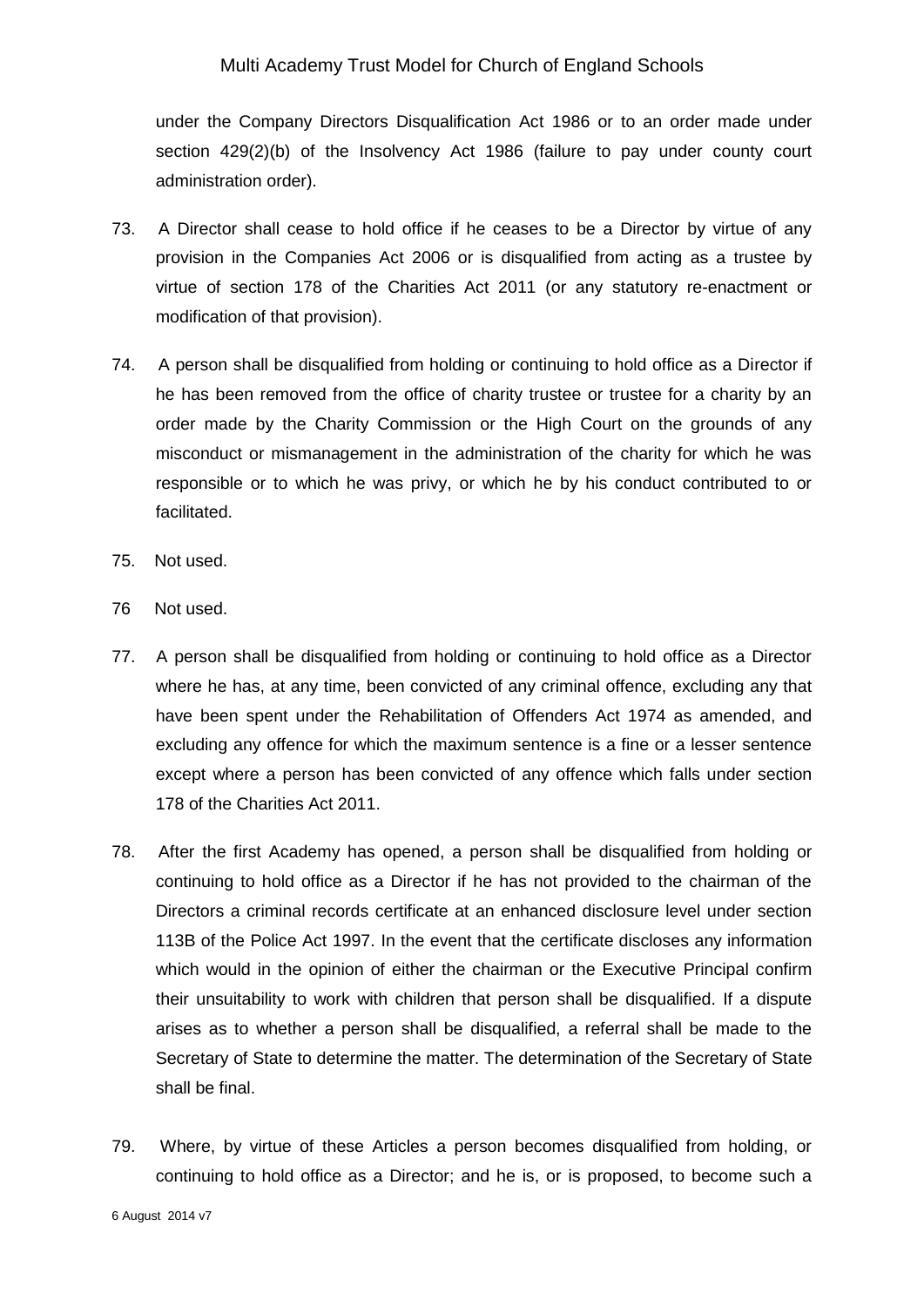Director, he shall upon becoming so disqualified give written notice of that fact to the Clerk.

80. Articles 68 to 74, Articles 77 to 79 and Articles 97 to 98 also apply to any member of any committee of the Directors, including a Local Governing Body, who is not a Director.

# **CLERK TO THE DIRECTORS**

81. The Clerk shall be appointed by the Directors for such term, at such remuneration and upon such conditions as they may think fit; and any Clerk so appointed may be removed by them. The Clerk shall not be a Director, or a Principal. Notwithstanding this Article, the Directors may, where the Clerk fails to attend a meeting of theirs, appoint any one of their number or any other person to act as Clerk for the purposes of that meeting.

### **CHAIRMAN AND VICE-CHAIRMAN OF THE DIRECTORS**

- 82. The Directors shall for each school year elect a chairman and a vice-chairman from among their number. A Director who is employed by the Company shall not be eligible for election as chairman or vice-chairman.
- 83. Subject to Article 84, the chairman or vice-chairman shall hold office as such until the start of the first meeting of the Directors in the following school year..
- 84. The chairman or vice-chairman may at any time resign his office by giving notice in writing to the Clerk. The chairman or vice-chairman shall cease to hold office if:
	- (a) he ceases to be a Director;
	- (b) he is employed by the Company;
	- (c) he is removed from office in accordance with these Articles; or
	- (d) in the case of the vice-chairman, he is elected in accordance with these Articles to fill a vacancy in the office of chairman.
- 85. Where by reason of any of the matters referred to in Article 84, a vacancy arises in the office of chairman or vice-chairman, the Directors shall at their next meeting elect one of their number to fill that vacancy until the start of the first meeting of the Directors in the following school year.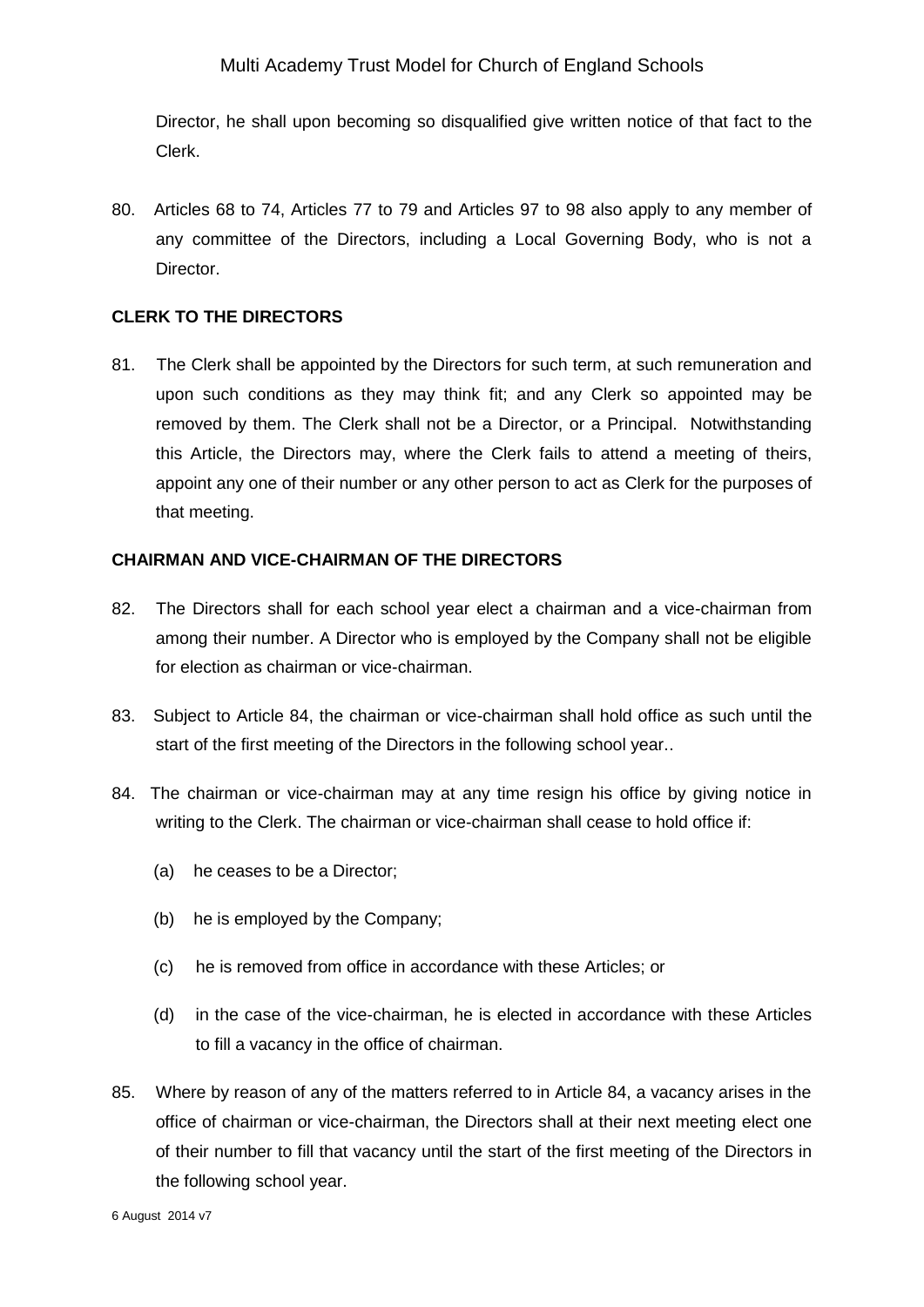- 86. Where the chairman is absent from any meeting or there is at the time a vacancy in the office of the chairman, the vice-chairman shall act as the chair for the purposes of the meeting.
- 87. Where in the circumstances referred to in Article 86 the vice-chairman is also absent from the meeting or there is at the time a vacancy in the office of vice-chairman, the Directors shall elect one of their number to act as a chairman for the purposes of that meeting, provided that the Director elected shall not be a person who is employed by the Company.
- 88. The Clerk shall act as chairman during that part of any meeting at which the chairman is elected.
- 89. Any election of the chairman or vice-chairman which is contested shall be held by secret ballot.
- 90. The Directors may remove the chairman or vice-chairman from office in accordance with these Articles.
- 91. A resolution to remove the chairman or vice-chairman from office which is passed at a meeting of the Directors shall not have effect unless-
	- (i) it is confirmed by a resolution passed at a second meeting of the Directors held not less than fourteen days after the first meeting; and
	- (ii) the matter of the chairman's or vice-chairman's removal from office is specified as an item of business on the agenda for each of those meetings.
- 92. Before the Directors resolve at the relevant meeting on whether to confirm the resolution to remove the chairman or vice-chairman from office, the Director or Directors proposing his removal shall at that meeting state their reasons for doing so and the chairman or vice-chairman shall be given an opportunity to make a statement in response.

# **POWERS OF DIRECTORS**

93. Subject to provisions of the Companies Act 2006, the Articles and to any directions given by special resolution, the business of the Company shall be managed by the Directors who may exercise all the powers of the Company. No alteration of the Articles and no such direction shall invalidate any prior act of the Directors which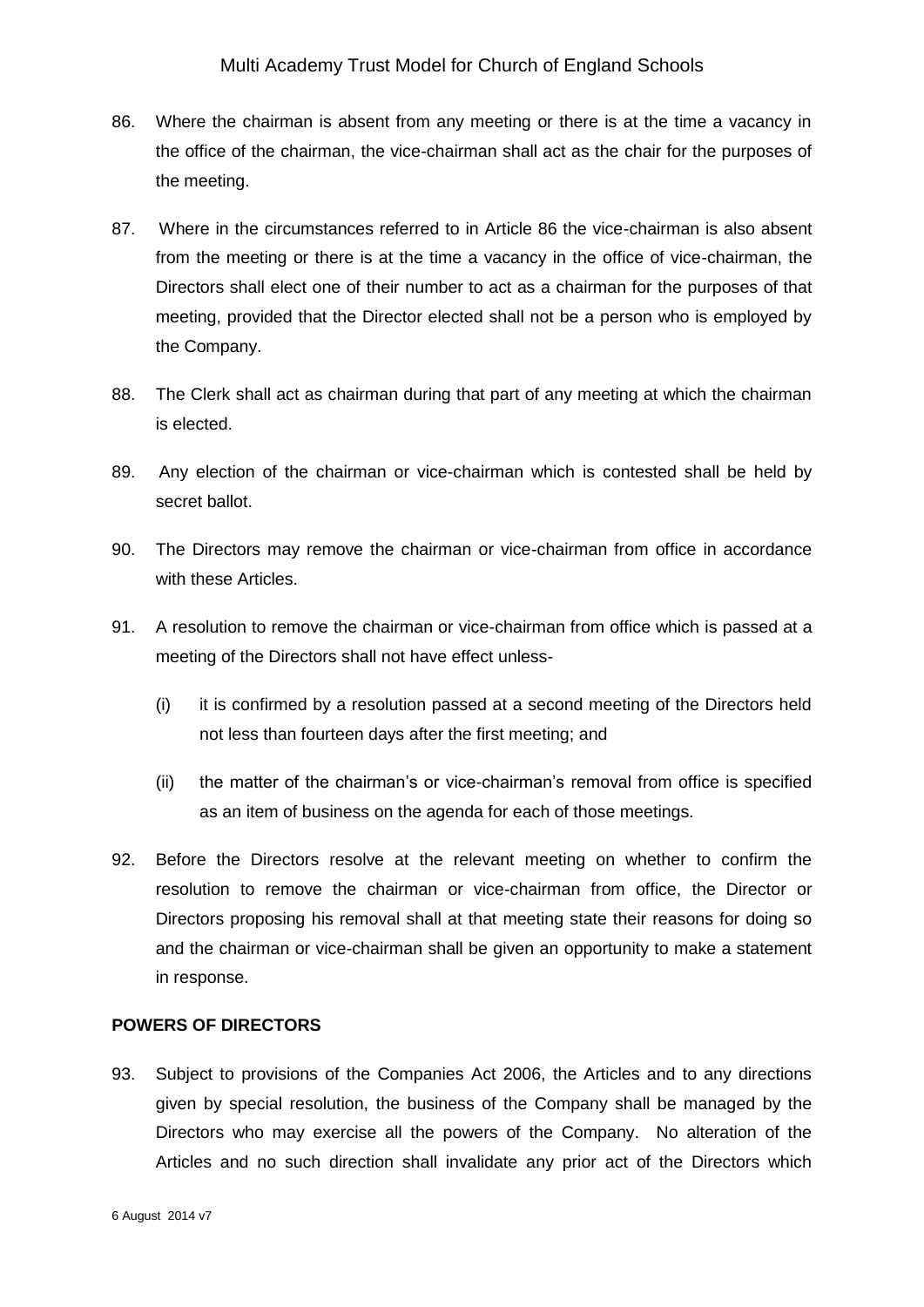would have been valid if that alteration had not been made or that direction had not been given. The powers given by this Article shall not be limited by any special power given to the Directors by the Articles and a meeting of Directors at which a quorum is present may exercise all the powers exercisable by the Directors.

- 94. In addition to all powers hereby expressly conferred upon them and without detracting from the generality of their powers under the Articles the Directors shall have the following powers, namely:
	- (a) to expend the funds of the Company in such manner as they shall consider most beneficial for the achievement of the Object and to invest in the name of the Company such part of the funds as they may see fit and to direct the sale or transposition of any such investments and to expend the proceeds of any such sale in furtherance of the Object;
	- (b) to enter into contracts on behalf of the Company.
- 95. In the exercise of their powers and functions, the Directors may consider any advice given by the Executive Principal and] any other executive officer.
- 96. Any bank account in which any money of the Company is deposited shall be operated by the Directors in the name of the Company. All cheques and orders for the payment of money from such an account shall be signed by at least two signatories authorised by the Directors.

#### **CONFLICTS OF INTEREST**

- 97. Any Director who has or can have any direct or indirect duty or personal interest (including but not limited to any Personal Financial Interest) which conflicts or may conflict with his duties as a Director shall disclose that fact to the Directors as soon as he becomes aware of it. A Director must absent himself from any discussions of the Directors in which it is possible that a conflict will arise between his duty to act solely in the interests of the Company and any duty or personal interest (including but not limited to any Personal Financial Interest).
- 98. For the purpose of Article 97, a Director has a Personal Financial Interest in the employment or remuneration of, or the provision of any other benefit to, that Director as permitted by and as defined by Articles 6.5 - 6.9.

## **THE MINUTES**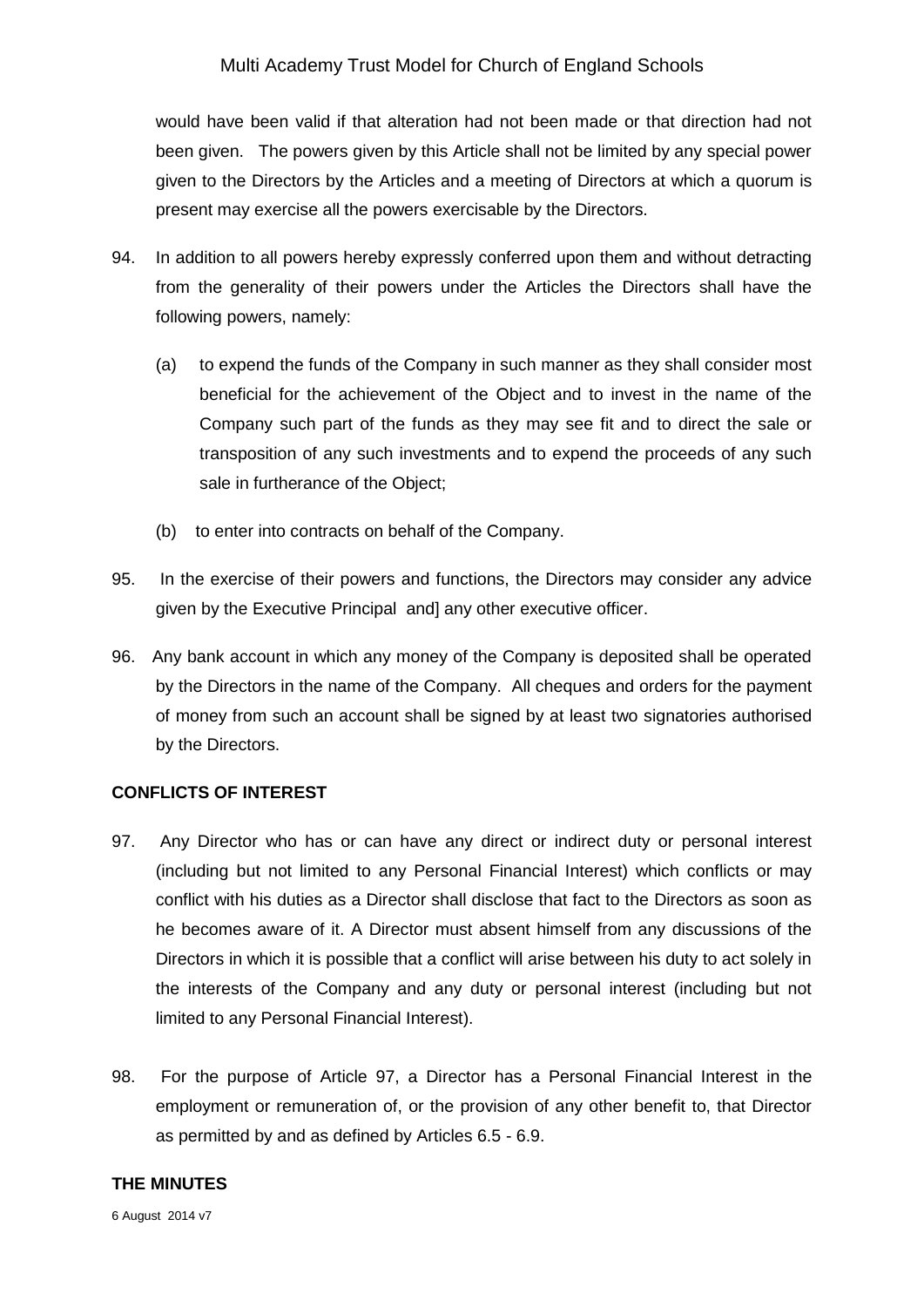- 99. The minutes of the proceedings of a meeting of the Directors shall be drawn up and entered into a book kept for the purpose by the person acting as Clerk for the purposes of the meeting; and shall be signed (subject to the approval of the Directors) at the same or next subsequent meeting by the person acting as chairman thereof. The minutes shall include a record of:
	- (a) all appointments of officers made by the Directors; and
	- (b) all proceedings at meetings of the Company and of the Directors and of committees of Directors including the names of the Directors present at each such meeting.

### **COMMITTEES**

100. Subject to these Articles, the Directors:

- (a) may appoint separate committees to be known as Local Governing Bodies for each Academy; and
- (b) may establish any other committee.
- 101. Subject to these Articles, the constitution, membership and proceedings of any committee shall be determined by the Directors. The establishment, terms of reference, constitution and membership of any committee of the Directors shall be reviewed at least once in every twelve months. The membership of any committee of the Directors may include persons who are not Directors, provided that (with the exception of the Local Governing Bodies) a majority of members of any such committee shall be Directors. Except in the case of a Local Governing Body, no vote on any matter shall be taken at a meeting of a committee of the Directors unless the majority of members of the committee present are Directors.
- 101A. The Directors shall ensure that any Local Governing Body shall include at least 2 elected representatives of the parents of pupils attending the relevant Academy.
- 102. The power of delegation exercised under Article 105 in relation to the establishment of a Local Governing Body for an Academy shall be by way of Scheme of Delegation.
- 103. Not used.
- 104. The functions and proceedings of the Local Governing Bodies shall be subject to regulations made by the Directors from time to time.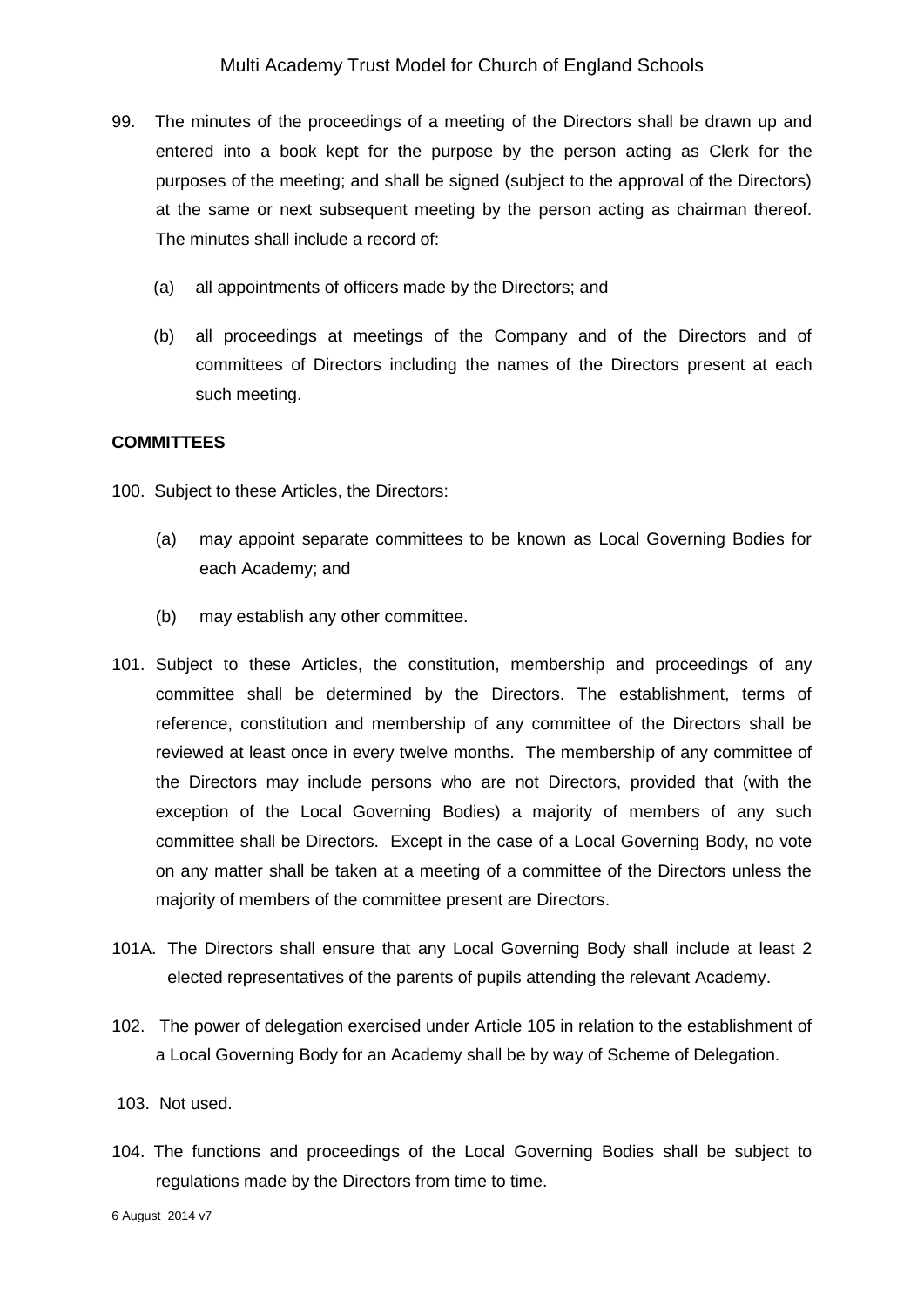### **DELEGATION**

- 105. The Directors may delegate to any Director, committee (including any Local Governing Body), the Executive Principal or any other holder of an executive office, such of their powers or functions as they consider desirable to be exercised by them. Any such delegation shall be made subject to any conditions the Directors may impose, and may be revoked or altered.
- 106. Where any power or function of the Directors has been exercised by any committee (including any Local Governing Body), any Director, the Executive Principal or any other holder of an executive office, that person or committee shall report to the Directors in respect of any action taken or decision made with respect to the exercise of that power or function at the meeting of the Directors immediately following the taking of the action or the making of the decision.

### **EXECUTIVE PRINCIPAL, PRINCIPALS AND STAFF**

- 107. The Directors, (after consultation with the Diocesan Board of Education and having made use of any relevant powers under section 124A of the School Standards and Framework Act 1998 or under the relevant supplemental funding agreement in respect of each Academy) shall appoint the Executive Principal and the Principals of the Academies .
- 107A. In appointing staff to Academies the Directors will have regard where relevant to their powers under section 124A of the School Standards and Framework Act 1998 or to the powers provided to them under the relevant supplemental funding agreement in respect of each Academy and to their power where relevant to declare a Genuine Occupational Requirement for non-teaching appointments where they believe this to be justified.

#### **MEETINGS OF THE DIRECTORS**

- 108. Subject to these Articles, the Directors may regulate their proceedings as they think fit.
- 109. The Directors shall hold at least three meetings in every school year. Meetings of the Directors shall be convened by the Clerk. In exercising his functions under this Article the Clerk shall comply with any direction:
	- (a) given by the Directors; or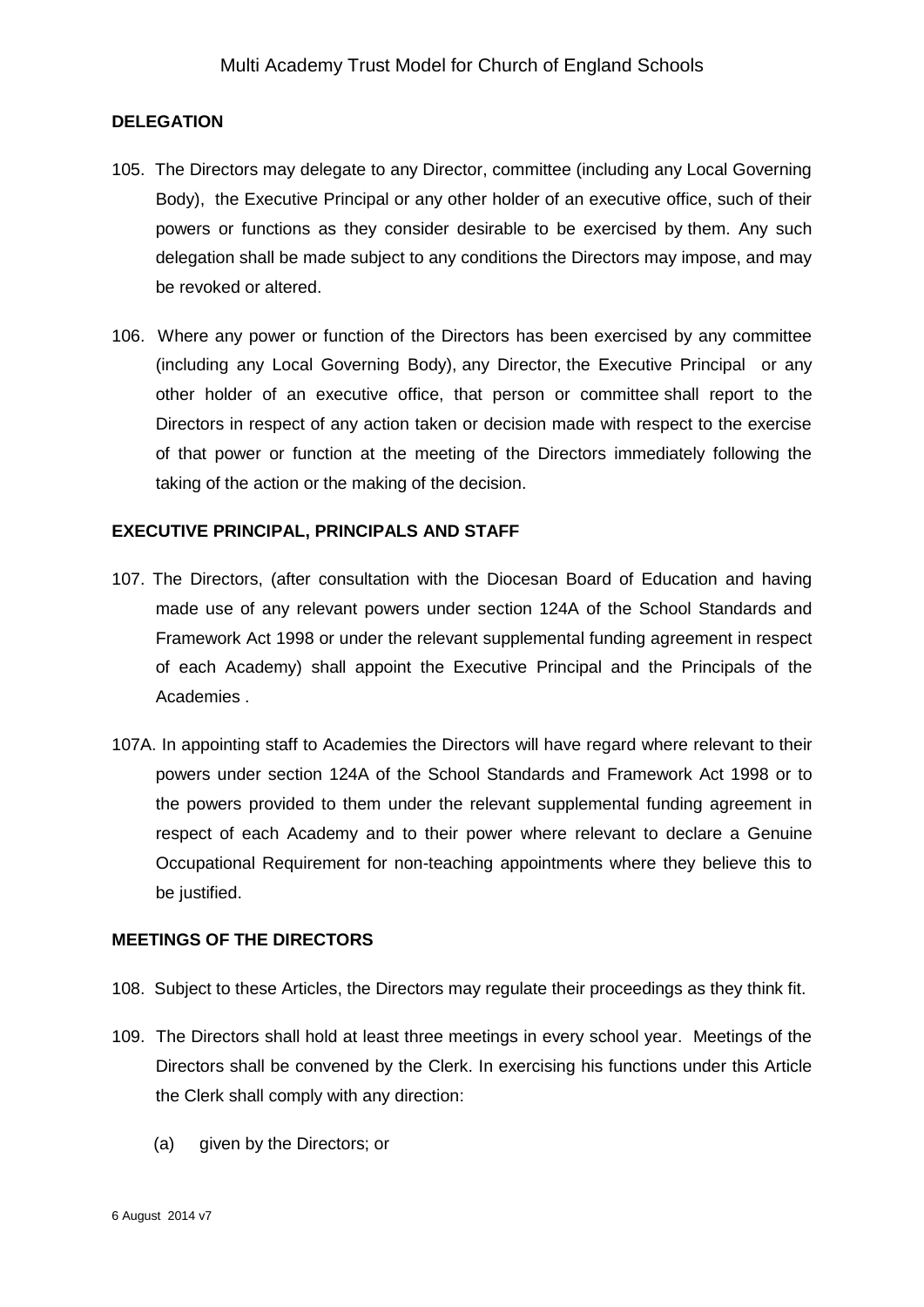- (b) given by the chairman of the Directors or, in his absence or where there is a vacancy in the office of chairman, the vice-chairman of the Directors, so far as such direction is not inconsistent with any direction given as mentioned in (a).
- 110. Any three Directors may, by notice in writing given to the Clerk, requisition a meeting of the Directors; and it shall be the duty of the Clerk to convene such a meeting as soon as is reasonably practicable.
- 111. Each Director shall be given at least seven clear days before the date of a meeting:
	- (i) notice in writing thereof, signed by the Clerk, and sent to each Director at the address provided by each Director from time to time; and
	- (ii) a copy of the agenda for the meeting,

provided that where the chairman or, in his absence or where there is a vacancy in the office of chairman, the vice-chairman, so determines on the ground that there are matters demanding urgent consideration, it shall be sufficient if the written notice of a meeting, and the copy of the agenda thereof are given within such shorter period as he directs.

- 112. The convening of a meeting and the proceedings conducted thereat shall not be invalidated by reason of any individual not having received written notice of the meeting or a copy of the agenda thereof.
- 113. A resolution to rescind or vary a resolution carried at a previous meeting of the Directors shall not be proposed at a meeting of the Directors unless the consideration of the rescission or variation of the previous resolution is a specific item of business on the agenda for that meeting.
- 114. A meeting of the Directors shall be terminated forthwith if:
	- (a) the Directors so resolve; or
	- (b) the number of Directors present ceases to constitute a quorum for a meeting of the Directors in accordance with Article 117, subject to Article 119.
- 115. Where in accordance with Article 114 a meeting is not held or is terminated before all the matters specified as items of business on the agenda for the meeting have been disposed of, a further meeting shall be convened by the Clerk as soon as is reasonably practicable, but in any event within seven days of the date on which the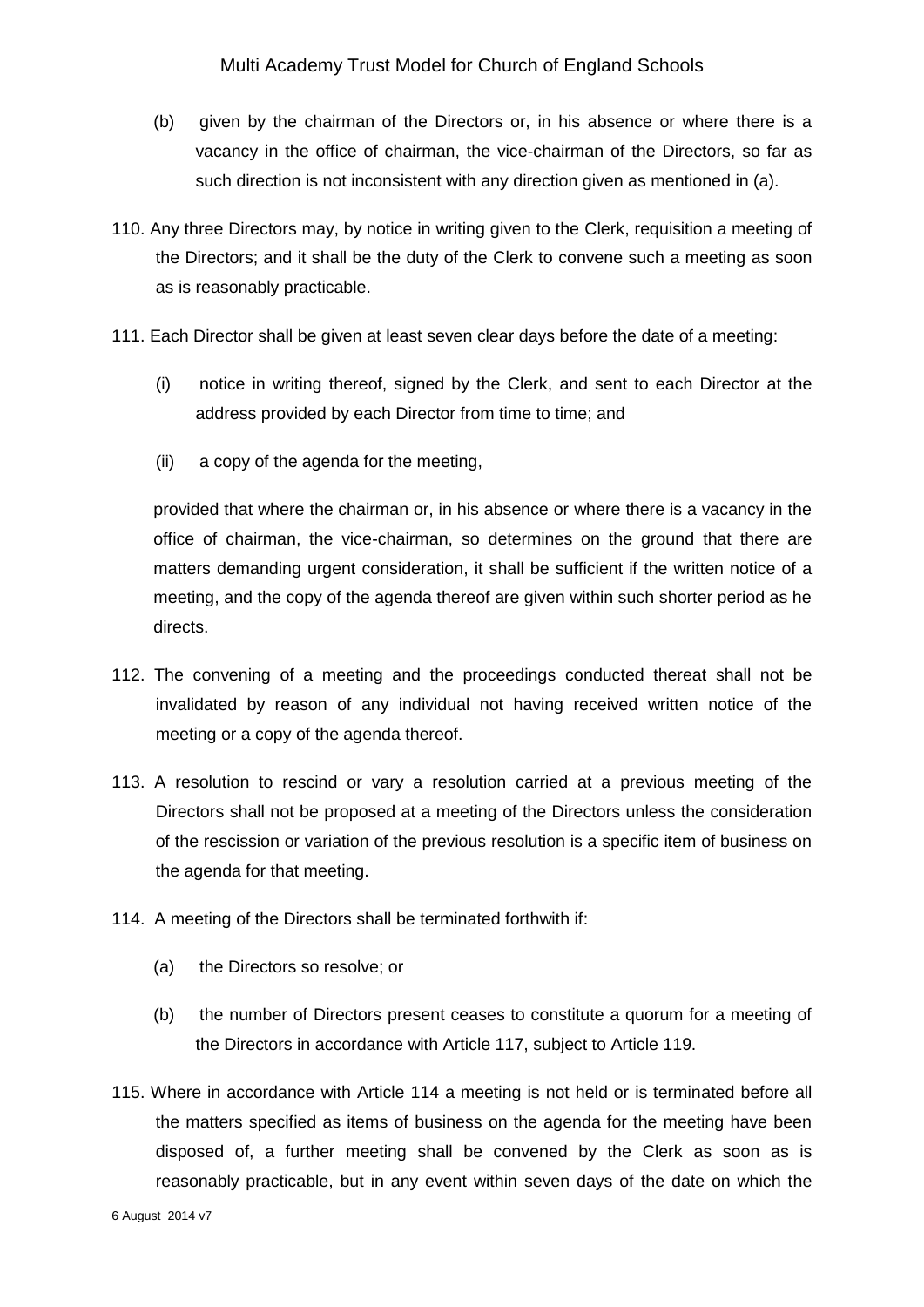meeting was originally to be held or was so terminated.

- 116. Where the Directors resolve in accordance with Article 114 to adjourn a meeting before all the items of business on the agenda have been disposed of, the Directors shall before doing so determine the time and date at which a further meeting is to be held for the purposes of completing the consideration of those items, and they shall direct the Clerk to convene a meeting accordingly.
- 117. Subject to Article 119 the quorum for a meeting of the Directors, and any vote on any matter thereat, shall be any three Directors, or, where greater, any one third (rounded up to a whole number) of the total number of Directors holding office at the date of the meeting.
- 118. The Directors may act notwithstanding any vacancies in their number, but, if the numbers of Directors is less than the number fixed as the quorum, the continuing Directors may act only for the purpose of filling vacancies or of calling a general meeting.
- 119. The quorum for the purposes of:
	- (i) appointing a parent Director under Articles 56;
	- (ii) any vote on the removal of a Director in accordance with Article 66; and
	- (iii) any vote on the removal of the chairman of the Directors in accordance with Article 90,

shall be any two-thirds (rounded up to a whole number) of the persons who are at the time Directors entitled to vote on those respective matters.

- 120. Subject to these Articles, every question to be decided at a meeting of the Directors shall be determined by a majority of the votes of the Directors present and voting on the question. Every Director shall have one vote.
- 121. Subject to Articles 117 119, where there is an equal division of votes, the chairman of the meeting shall have a casting vote in addition to any other vote he may have.
- 122. The proceedings of the Directors shall not be invalidated by
	- (a) any vacancy among their number; or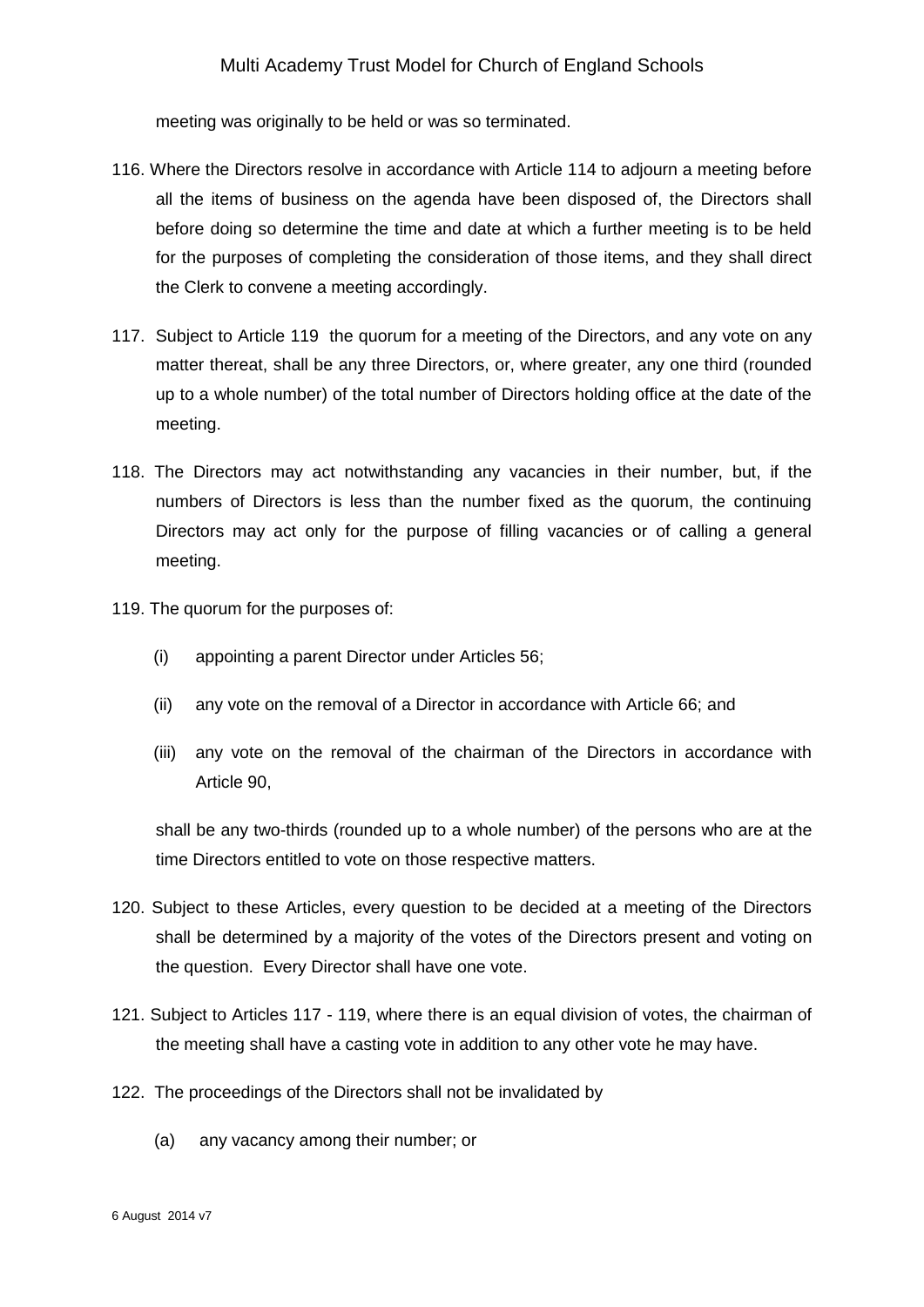- (b) any defect in the election, appointment or nomination of any Director.
- 123. A resolution in writing, signed by all the Directors entitled to receive notice of a meeting of Directors or of a committee of Directors, shall be valid and effective as if it had been passed at a meeting of Directors or (as the case may be) a committee of Directors duly convened and held. Such a resolution may consist of several documents in the same form, each signed by one or more of the Directors.
- 124. Subject to Article 125, the Directors shall ensure that a copy of:
	- (a) the agenda for every meeting of the Directors;
	- (b) the draft minutes of every such meeting, if they have been approved by the person acting as chairman of that meeting;
	- (c) the signed minutes of every such meeting; and
	- (d) any report, document or other paper considered at any such meeting,

are, as soon as is reasonably practicable, made available at every Academy to persons wishing to inspect them.

- 125. There may be excluded from any item required to be made available in pursuance of Article 124, any material relating to:
	- (a) a named teacher or other person employed, or proposed to be employed, at any Academy;
	- (b) a named pupil at, or candidate for admission to, any Academy; and
	- (c) any matter which, by reason of its nature, the Directors are satisfied should remain confidential.
- 126. Any Director shall be able to participate in meetings of the Directors by telephone or video conference provided that:
	- (a) he has given notice of his intention to do so detailing the telephone number on which he can be reached and/or appropriate details of the video conference suite from which he shall be taking part at the time of the meeting at least 48 hours before the meeting; and,
- 6 August 2014 v7 (b) the Directors have access to the appropriate equipment if after all reasonable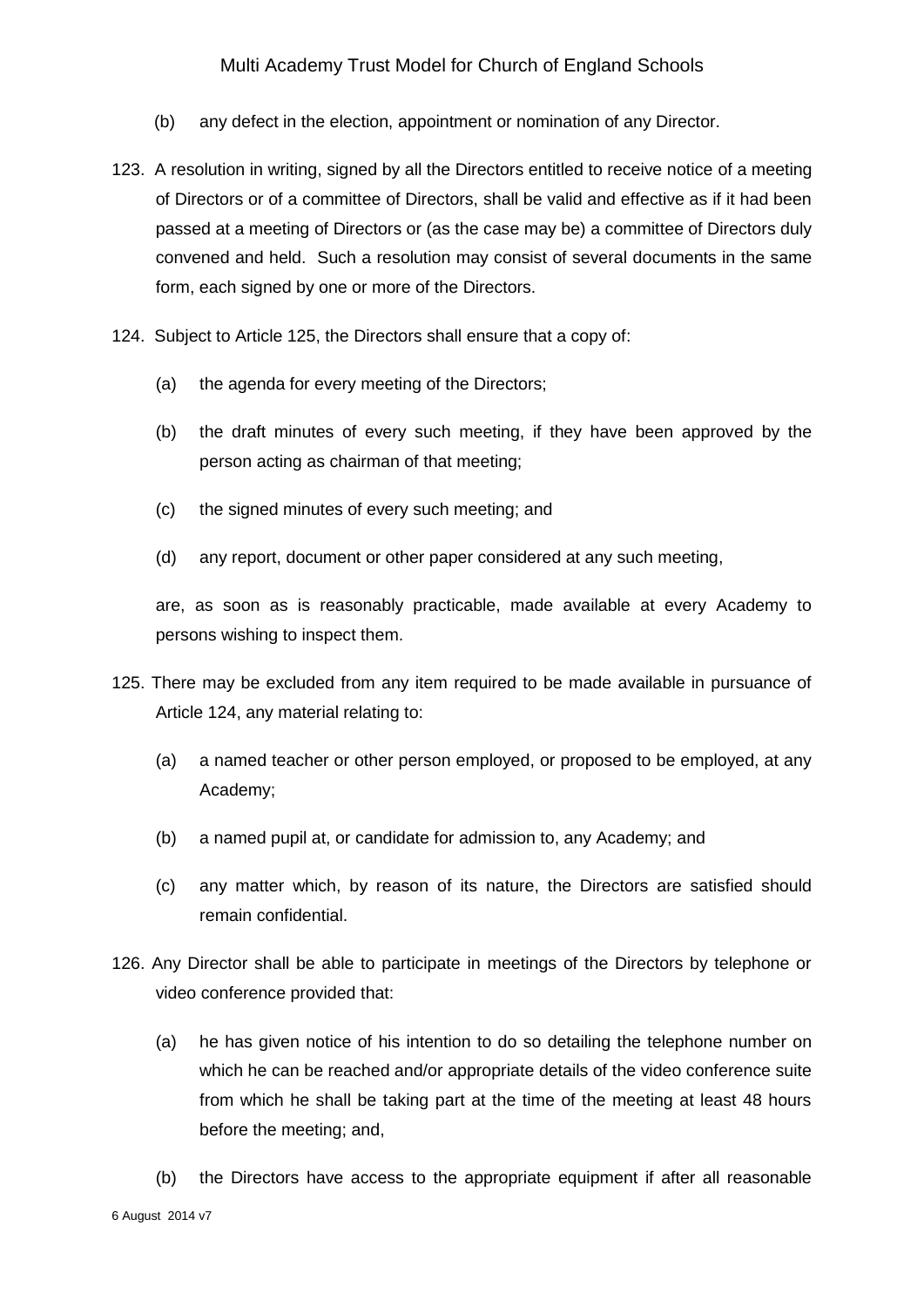efforts it does not prove possible for the person to participate by telephone or video conference the meeting may still proceed with its business provided it is otherwise quorate.

### **PATRONS AND HONORARY OFFICERS**

127. The Directors may from time to time appoint any person whether or not a Member of the Company to be a patron of the Company or to hold any honorary office and may determine for what period he is to hold such office.

### **THE SEAL**

128. The seal, if any, shall only be used by the authority of the Directors or of a committee of Directors authorised by the Directors. The Directors may determine who shall sign any instrument to which the seal is affixed and unless otherwise so determined it shall be signed by a Director and by the Clerk or by a second Director.

### **ACCOUNTS**

129. Accounts shall be prepared in accordance with the relevant Statement of Recommended Practice as if the Company was a non-exempt charity and Parts 15 and 16 of the Companies Act 2006 and shall file these with the Secretary of State and the Principal Regulator by 31 December for each Academy Financial Year.

### **ANNUAL REPORT**

130. The Directors shall prepare its Annual Report in accordance with the Statement of Recommended Practice as if the Company was a non-exempt charity and shall file these with the Secretary of State and the Principal Regulator by 31 December each Academy Financial Year.

### **ANNUAL RETURN**

131. The Directors shall comply with their obligations under Part 24 of the Companies Act 2006 (or any statutory re-enactment or modification of that Act) with regard to the preparation of an annual return to the Registrar of Companies and in accordance with the Statement of Recommended Practice as if the Company was a non-exempt charity and to the Secretary of State and the Principal Regulator by 31 December each Academy Financial Year.

### **NOTICES**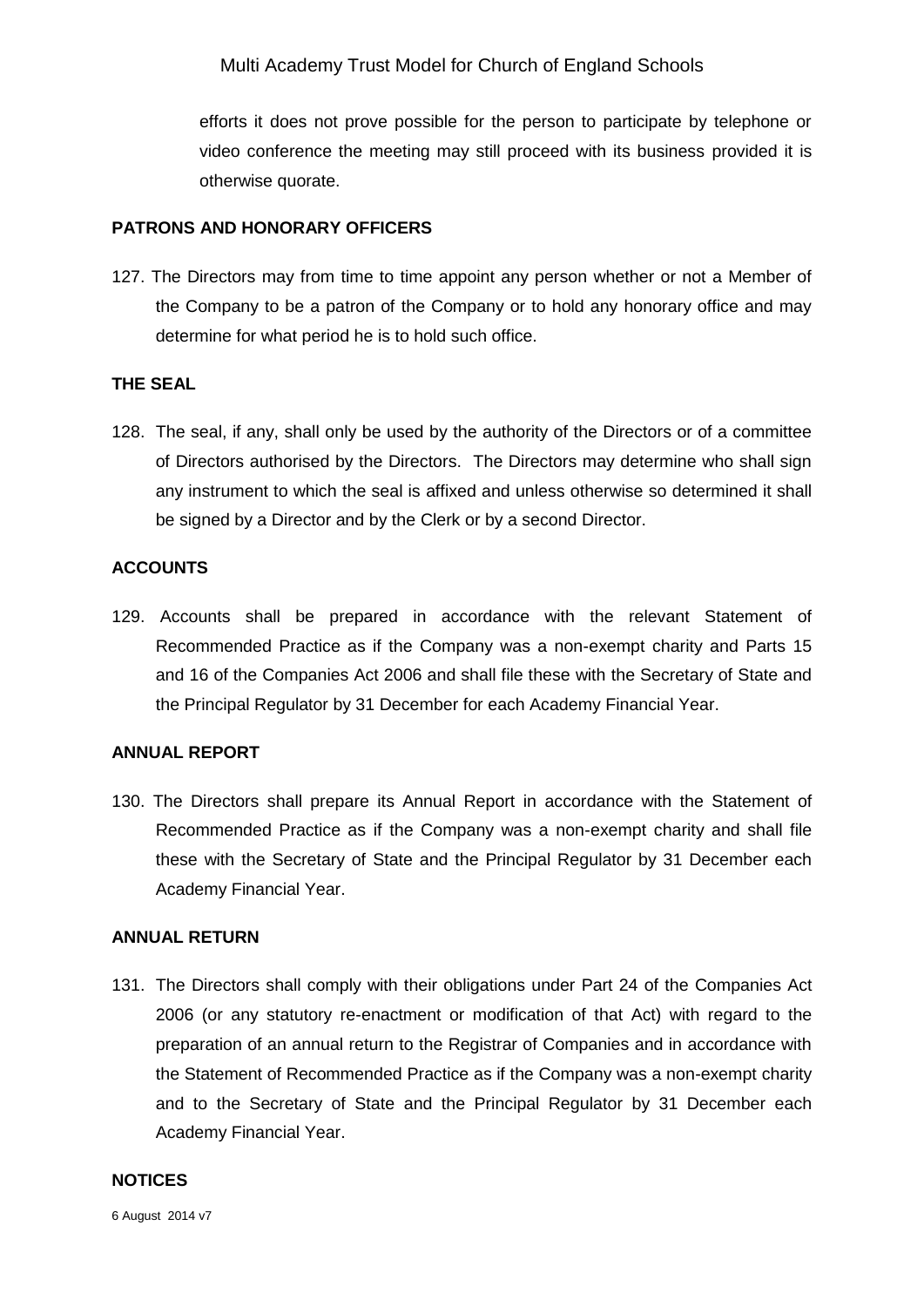- 132. Any notice to be given to or by any person pursuant to these Articles (other than a notice calling a meeting of the directors) shall be in writing or shall be given using electronic communications to an address for the time being notified for that purpose to the person giving the notice. In these Articles, "address" in relation to electronic communications, includes a number or address used for the purposes of such communications.
- 133. A notice may be given by the Company to a Member either personally or by sending it by post in a prepaid envelope addressed to the Member at his registered address or by leaving it at that address or by giving it using electronic communications to an address for the time being notified to the Company by the Member. A Member whose registered address is not within the United Kingdom and who gives to the Company an address within the United Kingdom at which notices may be given to him, or an address to which notices may be sent using electronic communications, shall be entitled to have notices given to him at that address, but otherwise no such Member shall be entitled to receive any notice from the Company.
- 134. A Member present, either in person or by proxy, at any meeting of the Company shall be deemed to have received notice of the meeting and, where necessary, of the purposes for which it was called.
- 135. Proof that an envelope containing a notice was properly addressed, prepaid and posted shall be conclusive evidence that the notice was given. Proof that a notice contained in an electronic communication was sent in accordance with guidance issued by the Institute of Chartered Secretaries and Administrators shall be conclusive evidence that the notice was given. A notice shall be deemed to be given at the expiration of 48 hours after the envelope containing it was posted or, in the case of a notice contained in an electronic communication, at the expiration of 48 hours after the time it was sent.

#### **INDEMNITY**

136. Subject to the provisions of the Companies Act 2006 and Article 6.3 every Director or other officer or auditor of the Company shall be indemnified out of the assets of the Company against any liability incurred by him in that capacity in defending any proceedings, whether civil or criminal, in which judgment is given in favour or in which he is acquitted or in connection with any application in which relief is granted to him by the court from liability for negligence, default, breach of duty or breach of trust in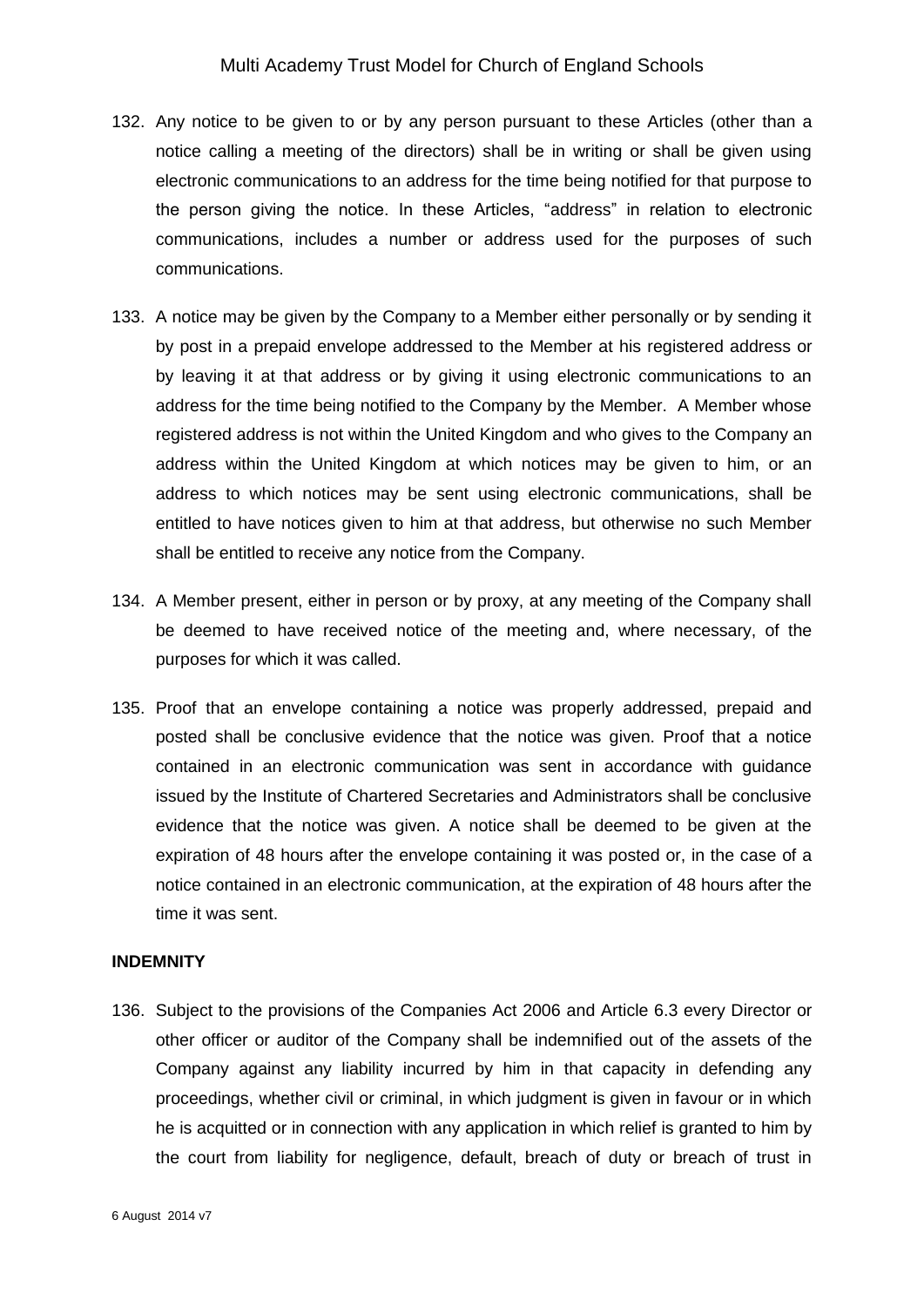relation to the affairs of the Company.

#### **RULES**

- 137. The Directors may from time to time make such rules or bye laws as they may deem necessary or expedient or convenient for the proper conduct and management of the Company, and in particular but without prejudice to the generality of the foregoing, they may by such rules or bye laws regulate:
	- (a) the setting aside of the whole or any part or parts of the Company's premises at any particular time or times or for any particular purpose or purposes;
	- (b) the procedure at general meetings and meetings of the Directors and committees of the Directors and meetings of the Local Governing Bodies in so far as such procedure is not regulated by the Articles; and
	- (c) generally, all such matters as are commonly the subject matter of Company rules.
- 138. The Company in general meeting shall have power to alter, add or to repeal the rules or bye laws but only with the consent of the Diocesan Board of Education. Provided that no rule or bye law shall be inconsistent with, or shall affect or repeal anything contained in the Articles.

### **AVOIDING INFLUENCED COMPANY STATUS**

- 139. Notwithstanding the number of Members from time to time, the maximum aggregate number of votes exercisable by Local Authority Associated Persons shall never exceed 19.9% of the total number of votes exercisable by Members in general meeting and the votes of the other Members having a right to vote at the meeting will be increased on a pro-rata basis.
- 140. No person who is a Local Authority Associated Person may be appointed as a Director if, once the appointment had taken effect, the number of Directors who are Local Authority Associated Persons would represent 20% or more of the total number of Directors. Upon any resolution put to the Directors, the maximum aggregate number of votes exercisable by any Directors who are Local Authority Associated Persons shall represent a maximum of 19.9% of the total number of votes cast by the Directors on such a resolution and the votes of the other Directors having a right to vote at the meeting will be increased on a pro-rata basis.